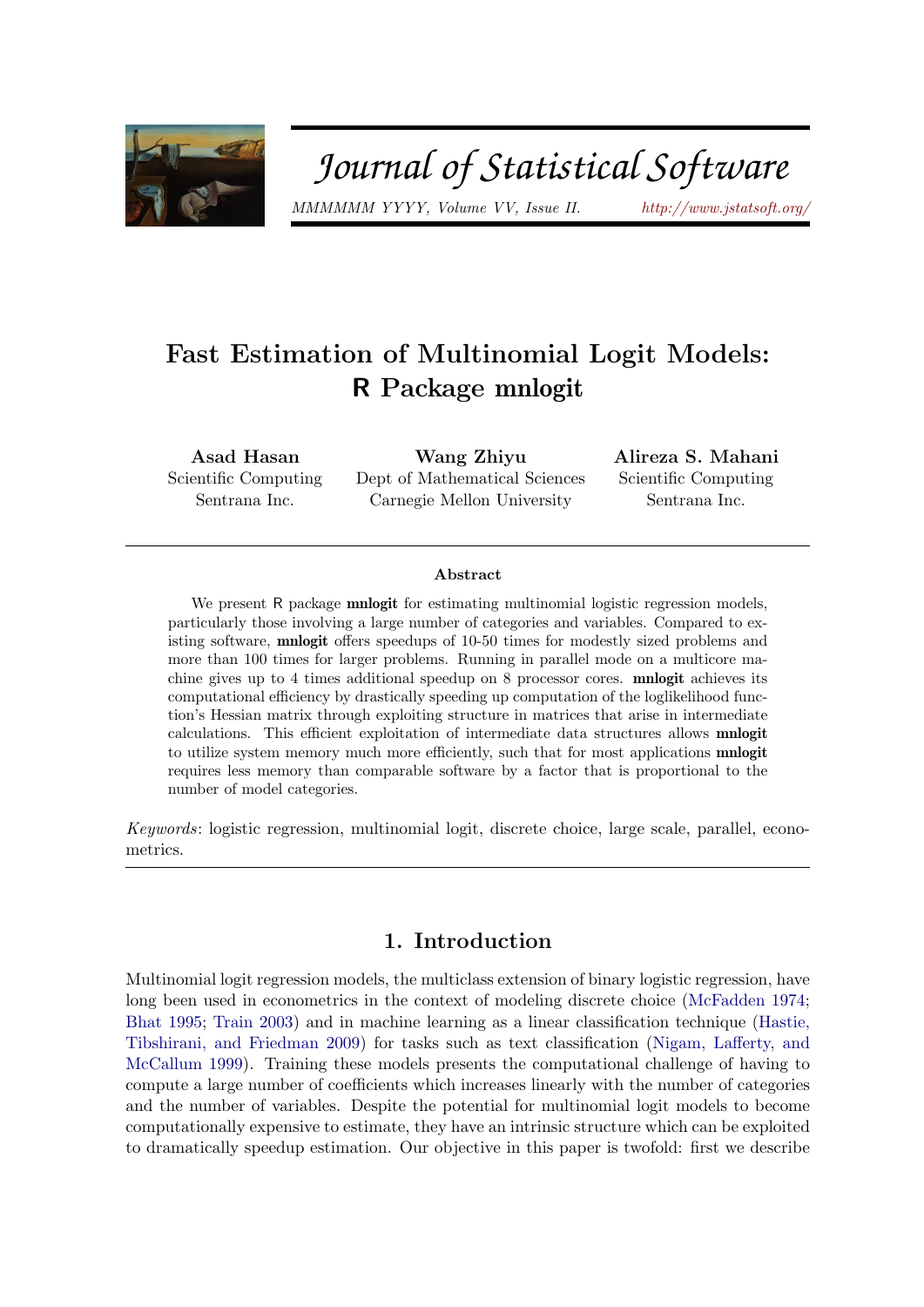how to exploit this structure to optimize computational efficiency, and second, to present an implementation of our ideas in our R [\(R Core Team](#page-22-2) [2013\)](#page-22-2) package mnlogit which is available from CRAN at: <http://cran.r-project.org/web/packages/mnlogit/index.html>.

An older method of dealing with the computational issues involved in estimating large scale multinomial logistic regressions has been to approximate it as a series of binary logistic regressions [\(Begg and Gray](#page-21-3) [1984\)](#page-21-3). In fact the R package mlogitBMA [\(Sevcikova and Raftery](#page-22-3) [2013\)](#page-22-3) implements this idea as the first step in applying Bayesian model averaging to multinomial logit data. Large scale logistic regressions can, in turn, be tackled by a number of advanced optimization algorithms [\(Komarek and Moore](#page-21-4) [2005;](#page-21-4) [Lin, Weng, and Keerthi](#page-21-5) [2008\)](#page-21-5). A number of recent R packages have focused on slightly different aspects of estimating regularized multinomial logistic regressions. For example: package glmnet [\(Friedman, Hastie,](#page-21-6) [and Tibshirani](#page-21-6) [2010\)](#page-21-6) is optimized for obtaining the entire L1-regularized paths and uses the coordinate descent algorithm with 'warm starts', package maxent [\(Jurka](#page-21-7) [2012\)](#page-21-7) is intended for large text classification problems which typically have very sparse data and the package pmlr [\(Colby, Lee, Lewinger, and Bull](#page-21-8) [2010\)](#page-21-8) which penalizes the likelihood function with the Jeffrey's prior to reduce first order bias and works well for small to medium sized datasets. There are also R packages which estimate plain (unregularized) multinomial regression models. Some examples are: the VGAM package [\(Yee](#page-22-4) [2010\)](#page-22-4), the multinom function in package nnet [\(Venables and Ripley](#page-22-5) [2002\)](#page-22-5) and package the mlogit [\(Croissant](#page-21-9) [2012\)](#page-21-9).

Of all the R packages previously described, mlogit is the most versatile in the sense that it handles many data types and extensions of multinomial logit models (such as nested logit, heteroskedastic logit, etc.). These are especially important in econometric applications, which are motivated by the utility maximization principle [\(McFadden](#page-21-0) [1974\)](#page-21-0), where one encounters data which depends upon both the observation instance and the choice class. Our package mnlogit provides the ability of handling these general data types while adding the advantage of very quick computations. This work is motivated by our own practical experience of the impossibility of being able to estimate large scale multinomial logit models using existing software.

In mnlogit we perform maximum likelihood estimation (MLE) using the Newton-Raphson (NR) method. We speed up the NR method by exploiting structure and sparsity in intermediate data matrices to achieve very fast computations of the Hessian of the loglikelihood function. This overcomes the NR method's well known weakness of incurring very high per-iteration cost, compared to algorithms from the quasi-Newton family [\(Nocedal](#page-22-6) [1992,](#page-22-6) [1990\)](#page-22-7). Indeed classical NR estimations of multinomial logit models (usually of the Iteratively Reweighted Least Square family) have been slow for this very reason. On a single processor our methods have allowed us to achieve speedups of 10-50 times compared to **mlogit** on modest-sized problems while performing identical computations. In parallel mode<sup>[1](#page-1-0)</sup>, mnlogit affords the user an additional speedup of 2-4 times while using up to 8 processor cores.

We provide a simple formula-based interface for specifying a varied menu of models to **mnlogit**. Section [2](#page-2-0) illustrates aspects of the formula interface, the expected data format and the precise interpretations of variables in mnlogit. To make the fullest use of mnlogit we suggest that the user understand the simple R example worked out over the course of this section. Section [3](#page-7-0) and Appendix [A](#page-16-0) contain the details of our estimation procedure, emphasizing the ideas that

<span id="page-1-0"></span><sup>&</sup>lt;sup>1</sup>Requires **mnlogit** to be compiled with OpenMP support (usually present by default with most R installations, except on Mac OS X).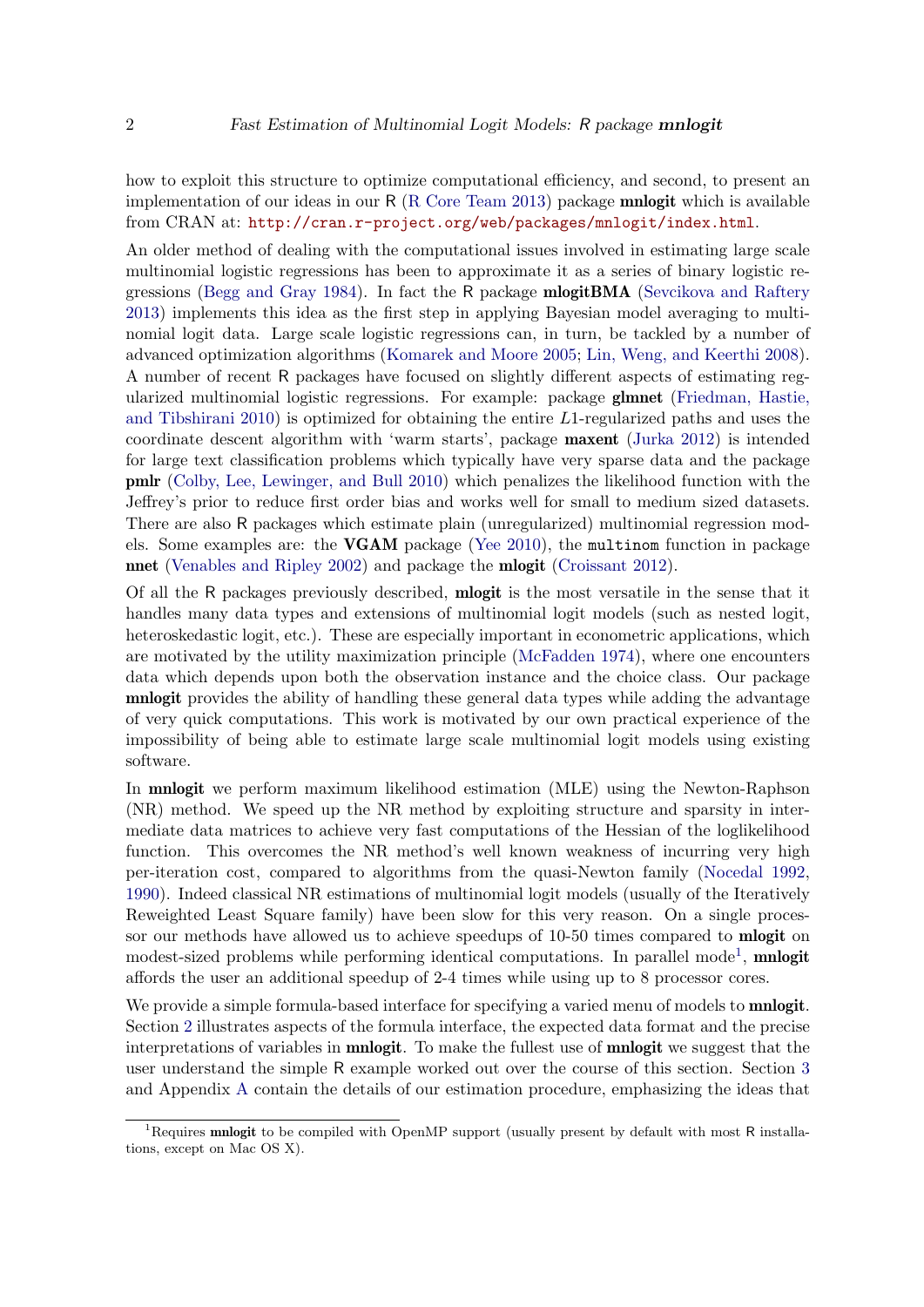underlie the computational efficiency we achieve in **mnlogit**. In Section [4](#page-12-0) we present the results of our numerical experiments in benchmarking and comparing mnlogit's performance with other packages while Appendix [C](#page-18-0) has a synopsis of our timing methods. Finally Section [5](#page-15-0) concludes with a short discussion and a promising idea for future work.

## 2. On using mnlogit

<span id="page-2-0"></span>The data for multinomial logit models may vary with both the choice makers ('individuals') and the choices themselves. Besides, the modeler may prefer model coefficients that may (or may not) depend on choices. In **mnlogit** we try to keep the user interface as minimal as possible without sacrificing flexibility. We follow the interface of the mlogit function in package **mlogit**. This section describes the **mnlogit** user interface, emphasizing data preparation requirements and model specification via an enhanced formula interface. To start, we load the package mnlogit in an R session:

```
R> library("mnlogit")
```
#### <span id="page-2-1"></span>2.1. Data preparation

**mnlogit** accepts data in the 'long' format which requires that if there are  $K$  choices, then there be K rows of data for each individual (see also Section 1.1 of the **mlogit** vignette). Here is a snapshot from data in the 'long' format on choice of recreational fishing mode made by 1182 individuals:

```
R> data("Fish", package = 'mnlogit')
R> head(Fish, 8)
```

|                                                 | mode income    | alt price catch chid |                             |
|-------------------------------------------------|----------------|----------------------|-----------------------------|
| 1.beach FALSE 7083.332 beach 157.930 0.0678     |                |                      | $\mathbf{1}$                |
| 1.boat                                          | FALSE 7083.332 | boat 157.930 0.2601  | $\mathbf{1}$                |
| 1. charter TRUE 7083.332 charter 182.930 0.5391 |                |                      | $\mathbf{1}$                |
| 1.pier                                          | FALSE 7083.332 | pier 157.930 0.0503  | $\mathbf{1}$                |
| 2.beach FALSE 1250.000 beach 15.114 0.1049      |                |                      | $\mathcal{D}_{\mathcal{L}}$ |
| 2.boat                                          | FALSE 1250.000 | boat 10.534 0.1574   | $\mathcal{D}_{\mathcal{L}}$ |
| 2. charter TRUE 1250.000 charter 34.534 0.4671  |                |                      | $\overline{2}$              |
| 2.pier FALSE 1250.000                           |                | pier 15.114 0.0451   | 2                           |

In the 'Fish' data, there are 4 choices ('beach', 'boat', 'charter', 'pier') available to each individual: labeled by the 'chid' (chooser ID). The 'price' and 'catch' column show, respectively, the cost of a fishing mode and (in unspecified units) the expected amount of fish caught. An important point here is that this data varies both with individuals and the fishing mode. The 'income' column reflects the income level of an individual and does not vary between choices. Notice that the snapshot shows this data for two individuals.

The actual choice made by an individual, the 'response' variable, is shown in the column 'mode'. mnlogit requires that the data contain a column with exactly two categories whose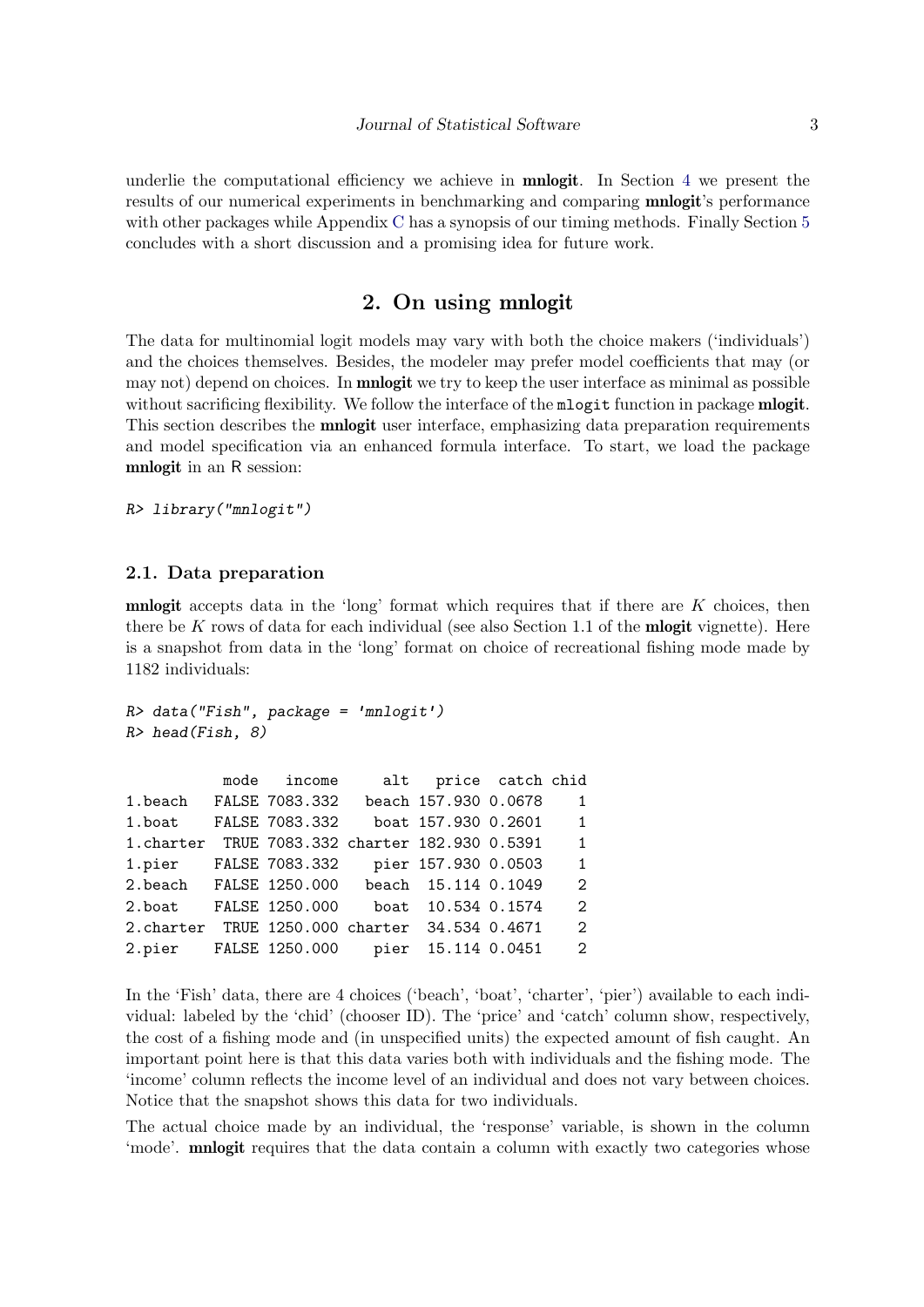levels can be coerced to integers by as.numeric(). The greater of these integers is automatically taken to mean TRUE.

The only other column strictly mandated by **mnlogit** is one listing the names of choices (like column 'alt' in Fish data). However if the data frame is an mlogit.data class object, then this column may be omitted. In such cases **mnlogit** can query the index attribute of an mlogit.data object to figure out the information contained in the 'alt' column.

#### <span id="page-3-0"></span>2.2. Model parametrization

Multinomial logit models have a solid basis in the theory of discrete choice models. The central idea in these discrete models lies in the 'utility maximization principle' which states that individuals choose the alternative, from a finite, discrete set, which maximizes a scalar value called 'utility'. Discrete choice models presume that the utility is completely deterministic for the individual, however modelers can only model a part of the utility (the 'observed' part). Stochasticity entirely arises from the unobserved part of the utility. Different assumptions about the probability distribution of the unobserved utility give rise to various choice models like multinomial logit, nested logit, multinomial probit, GEV (Generalized Extreme Value), mixed logit etc. Multinomial logit models, in particular, assume that unobserved utility is i.i.d. and follows a Gumbel distribution (see [Train](#page-22-0) [\(2003\)](#page-22-0), particularly Chapters 3 and 5, for a full discussion).

We consider that the observed part of the utility for the  $i^{th}$  individual choosing the  $k^{th}$ alternative is given by:

$$
U_{ik} = \xi_k + \vec{X}_i \cdot \vec{\beta}_k + \vec{Y}_{ik} \cdot \vec{\gamma}_k + \vec{Z}_{ik} \cdot \vec{\alpha}.\tag{1}
$$

Here Latin letters  $(X, Y, Z)$  stand for design matrices while Greek letters  $(\xi, \alpha, \beta, \gamma)$  stand for coefficients. The parameter  $\xi_k$  is called the intercept. For many practical applications, variables in multinomial logit models can be naturally grouped into two types:

- Individual specific variables  $\vec{X}_i$  which do not vary between choices (e.g., income of individuals in the 'Fish' data of Section [2.1\)](#page-2-1).
- Alternative specific variables  $\vec{Y}_{ik}$  and  $\vec{Z}_{ik}$  which vary with alternative and may also differ, for the same alternative, between individuals (e.g., the amount of fish caught in the 'Fish' data: column 'catch').

In **mnlogit** we model these two types of variables with three types of coefficients:

- 1. Individual specific variables with alternative specific coefficients  $\vec{X}_i \cdot \vec{\beta}_k$
- 2. Alternative specific variables with alternative independent coefficients  $\vec{Z}_{ik} \cdot \vec{\alpha}$ .
- 3. Alternative specific variables with alternative specific coefficients  $\vec{Y}_{ik} \cdot \vec{\gamma}_k$ .

The vector notation denotes that more than one variable of each type may be used to build a model. For example in the fish data we may choose both the 'price' and 'catch' with either alternative independent coefficients (the  $\vec{\alpha}$ ) or with alternative specific coefficients (the  $\vec{\gamma_k}$ ).

Due to the principle of utility maximization, only differences between utilities are meaningful. This implies that the multinomial logit model can not determine absolute utility. We must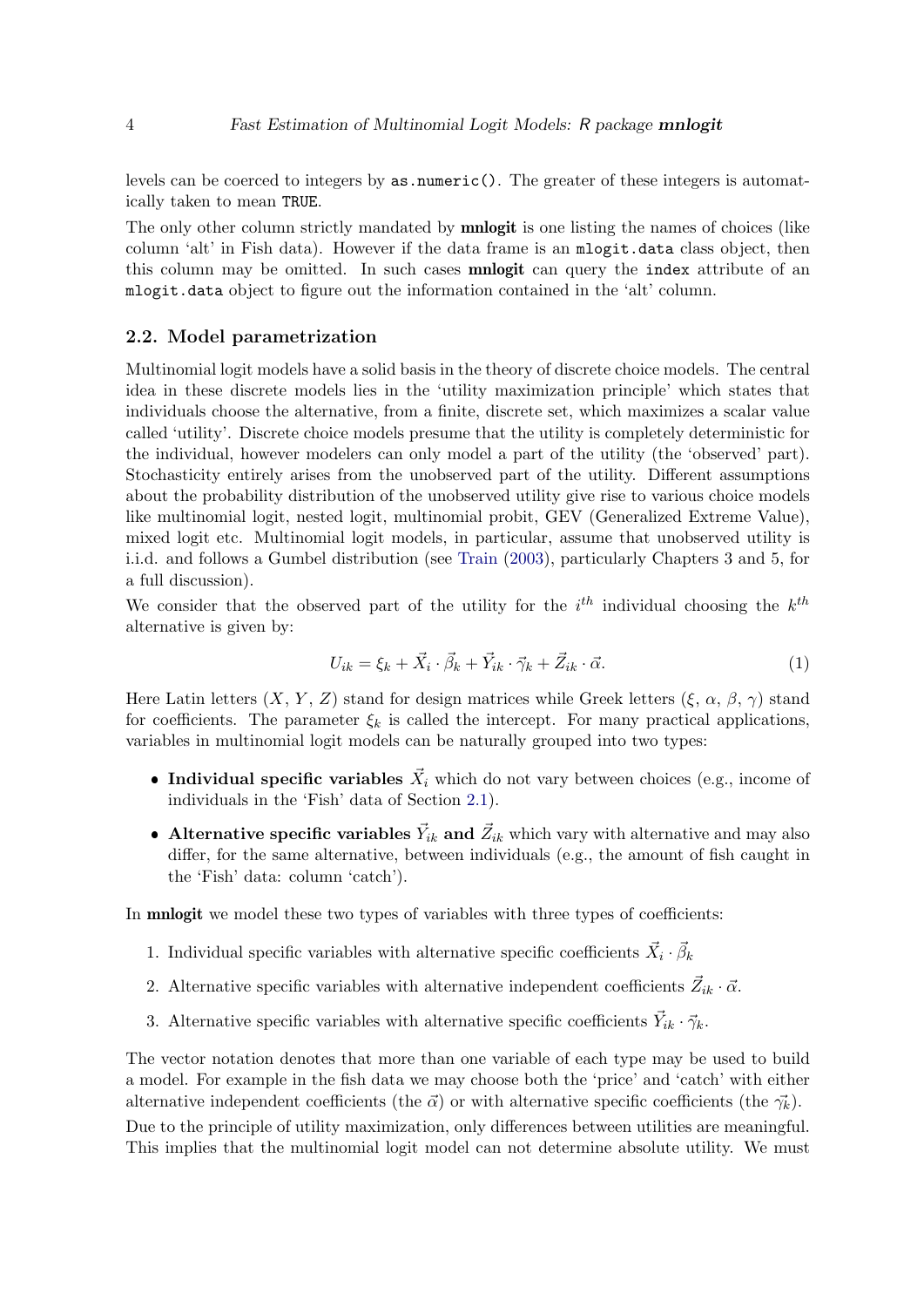specify the utility for any individual with respect to an arbitrary base value which we choose to be 0. In choice model theory this is called 'normalizing' the model.

For convenience in notation, we fix the choice indexed by  $k = 0$  as the base; thus normalized utility is given by:

$$
V_{ik} = U_{ik} - U_{i0} = \xi_k - \xi_0 + \vec{X}_i \cdot (\vec{\beta}_k - \vec{\beta}_0) + \vec{Y}_{ik} \cdot \vec{\gamma}_k - \vec{Y}_{i0} \cdot \vec{\gamma}_0 + (\vec{Z}_{ik} - \vec{Z}_{i0}) \cdot \vec{\alpha}.
$$
 (2)

Notice that the above expression implies that  $V_{i0} = 0 \forall i$ . To simplify notation we re-write the normalized utility as:

$$
V_{ik} = \xi_k + \vec{X}_i \cdot \vec{\beta}_k + \vec{Y}_{ik} \cdot \vec{\gamma}_k - \vec{Y}_{i0} \cdot \vec{\gamma}_0 + \vec{Z}_{ik} \cdot \vec{\alpha} \qquad k \in [1, K - 1]
$$
\n(3)

This equation retains the same meaning as Equation [2.](#page-4-0) Notice the restriction  $k \neq 0$ , since we need  $V_{i0} = 0$ . The most important difference is that  $\vec{Z}_{ik}$  in Equation [3](#page-4-1) stands for  $\vec{Z}_{ik} - \vec{Z}_{i0}$ (in terms of the original design matrices as expressed in Equation [2\)](#page-4-0). In Equation [3](#page-4-1) we also write  $\vec{\beta}_k$  and  $\xi_k$  for  $\vec{\beta}_k - \vec{\beta}_0$  and  $\xi_k - \xi_0$ , respectively. Similarly we make the replacements  $\vec{\beta}_k$ <br>and  $\xi_k$  for  $\vec{\beta}_k - \vec{\beta}_0$  and  $\xi_k - \xi_0$ , respectively in Equation [3.](#page-4-1)

The utility maximization principle, together with the assumption on the error distribution, implies that for multinomial logit models [\(Train](#page-22-0) [2003\)](#page-22-0) the probability of individual  $i$  choosing alternative  $k$ ,  $P_{ik}$ , is given by:

<span id="page-4-3"></span><span id="page-4-2"></span><span id="page-4-1"></span><span id="page-4-0"></span>
$$
\mathsf{P}_{ik} = \mathsf{P}_{i0} e^{V_{ik}}.\tag{4}
$$

Here  $V_{ik}$  is the normalized utility given in Equation [3](#page-4-1) and  $k = 0$  is the base alternative with respect to which we normalize utilities. The number of available alternatives is taken as K which is a positive integer greater than one. From the condition that every individual makes a choice, we have that  $\sum_{k=0}^{k=K-1} P_{ik} = 1$ . This gives us the probability of individual i picking the base alternative:

$$
\mathsf{P}_{i0} = \frac{1}{1 + \sum_{k=1}^{K-1} e^{V_{ik}}}.\tag{5}
$$

Note that  $K = 2$  is the familiar binary logistic regression model.

Equation [3](#page-4-1) has implications about which model parameters may be identified. In particular for alternative-specific coefficients of individual-specific variables we may only estimate the difference  $\vec{\beta}_k - \vec{\beta}_0$ . Similarly for the intercept only the difference  $\xi_k - \xi_0$ , and not  $\xi_k$  and  $\xi_0$ separately may be estimated. For a model with K alternatives we estimate  $K - 1$  sets of parameters  $\vec{\beta_k} - \vec{\beta_0}$  and  $K - 1$  intercepts  $\xi_k - \xi_0$ .

#### 2.3. Formula interface

To specify multinomial logit models in R we need an enhanced version of the standard formula interface - one which is able to handle multi-part formulas. In mnlogit we built the formula interface using tools from the R package Formula [\(Zeileis and Croissant](#page-22-8) [2010\)](#page-22-8). Our formula interface closely confirms to that of the **mlogit** package. We illustrate it with examples motivated by the 'Fish' dataset (introduced in Section [2.1\)](#page-2-1). Consider a multinomial logit model where 'price' has an alternative independent coefficient, 'income' data being individualspecific has an alternative-specific coefficient and the 'catch' also has an alternative-specific coefficient. That is, we want to fit a model that has the 3 types of coefficients described in Section [2.2.](#page-3-0) Such a model can be specified in **mnlogit** with a 3-part formula: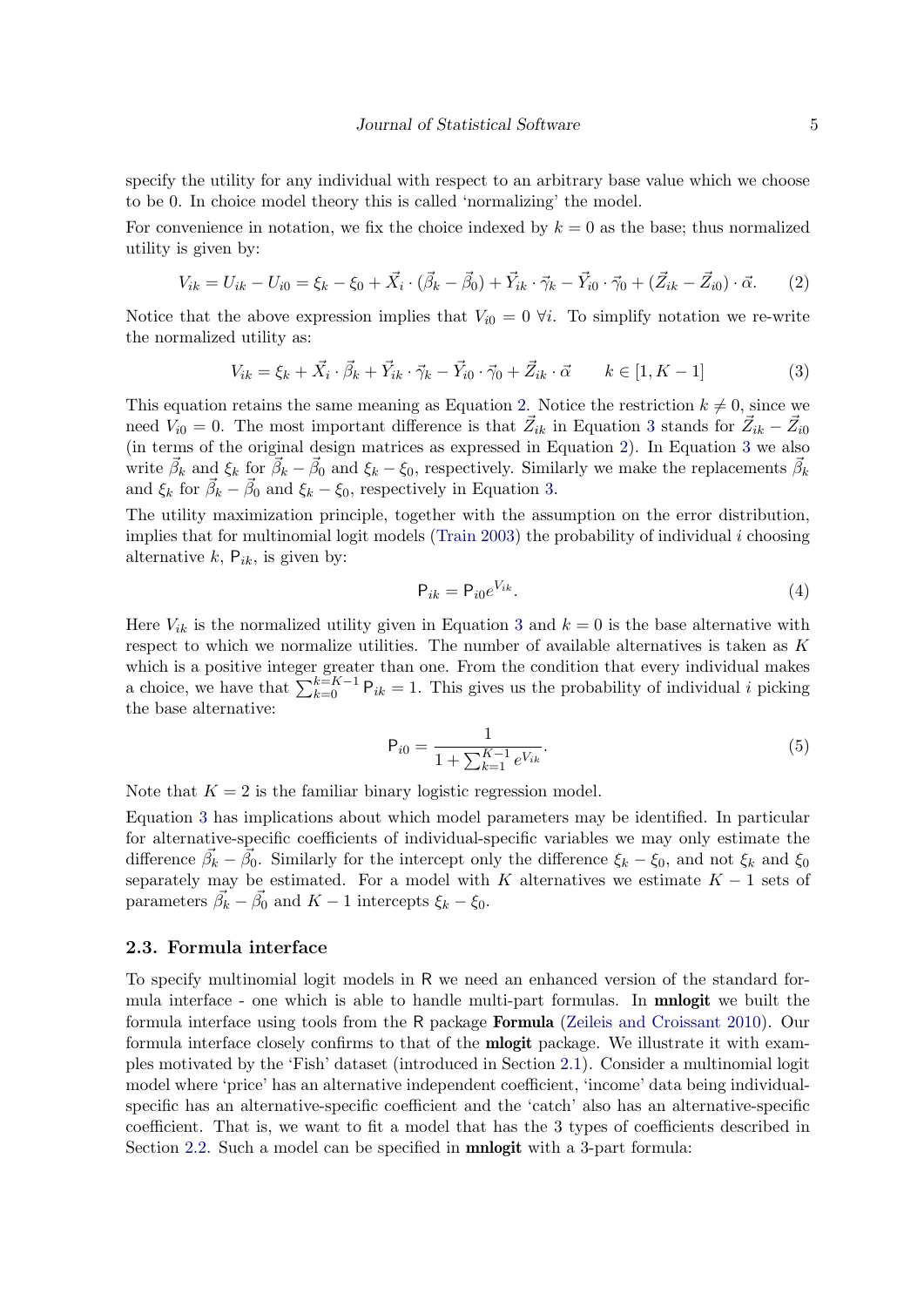```
R> fm <- formula(mode ~ price | income | catch)
```
By default, the intercept is included, it can be omitted by inserting a '-1' or '0' anywhere in the formula. The following formulas specify the same model with omitted intercept:

```
R> fm \leftarrow formula(mode \sim price | income - 1 | catch)
R> fm \leq formula(mode \sim price | income | catch - 1)
R> fm <- formula(mode \tilde{ } 0 + price | income | catch)
```
We can omit any group of variables from the model by placing a 1 as a placeholder:

```
R > fm \leq fromula(model \sim 1 | income | catch)
R> fm <- formula(mode ~ price | 1 | catch)
R> fm <- formula(mode ~ price | income | 1)
R> fm <- formula(mode \tilde{ } price | 1 | 1)
R> fm \leq fromula (mode \sim 1 \mid 1 \mid price + catch)
```
When the meaning is unambiguous, an omitted group of variables need not have a placeholder. The following formulas represent the same model where 'price' and 'catch' are modeled with alternative independent coefficients and the intercept is included:

```
R> fm \leq formula (mode \text{~} r) price + catch \text{~} 1 \text{~} 1)R> fm <- formula(mode \tilde{ } price + catch | 1)
R> fm <- formula(mode ~ price + catch)
```
#### <span id="page-5-0"></span>2.4. Using package mnlogit

The complete mnlogit function call looks like:

```
R> mnlogit(formula, data, choiceVar = NULL, maxiter = 50, ftol = 1e-6, gtol
+ = 1e-6, weights = NULL, ncores = 1, na.rm = TRUE, print.level = 0,
+ linDepTol = 1e-6, start = NULL, alt.subset = NULL, ...)
```
We have described the 'formula' and 'data' arguments in previous sections while others are explained in the man page, only the 'linDepTol' argument needs further elaboration. Data used to estimate the model must satisfy certain necessary conditions so that the Hessian matrix, computed during Newton-Raphson estimation, is full rank (more about this in Appendix [B\)](#page-17-0). In mnlogit we use the R built-in function qr, with its argument 'tol' set to 'linDepTol', to check for linear dependencies. If collinear columns are detected in the data, using the criteria discussed in Appendix [B,](#page-17-0) then some are removed so that the remaining columns are linearly independent.

We now illustrate the practical usage of  $m\nu$  and some of its methods by a simple example. Consider the model specified by the formula:

R> fm <- formula(mode ~ price | income | catch)

This model has: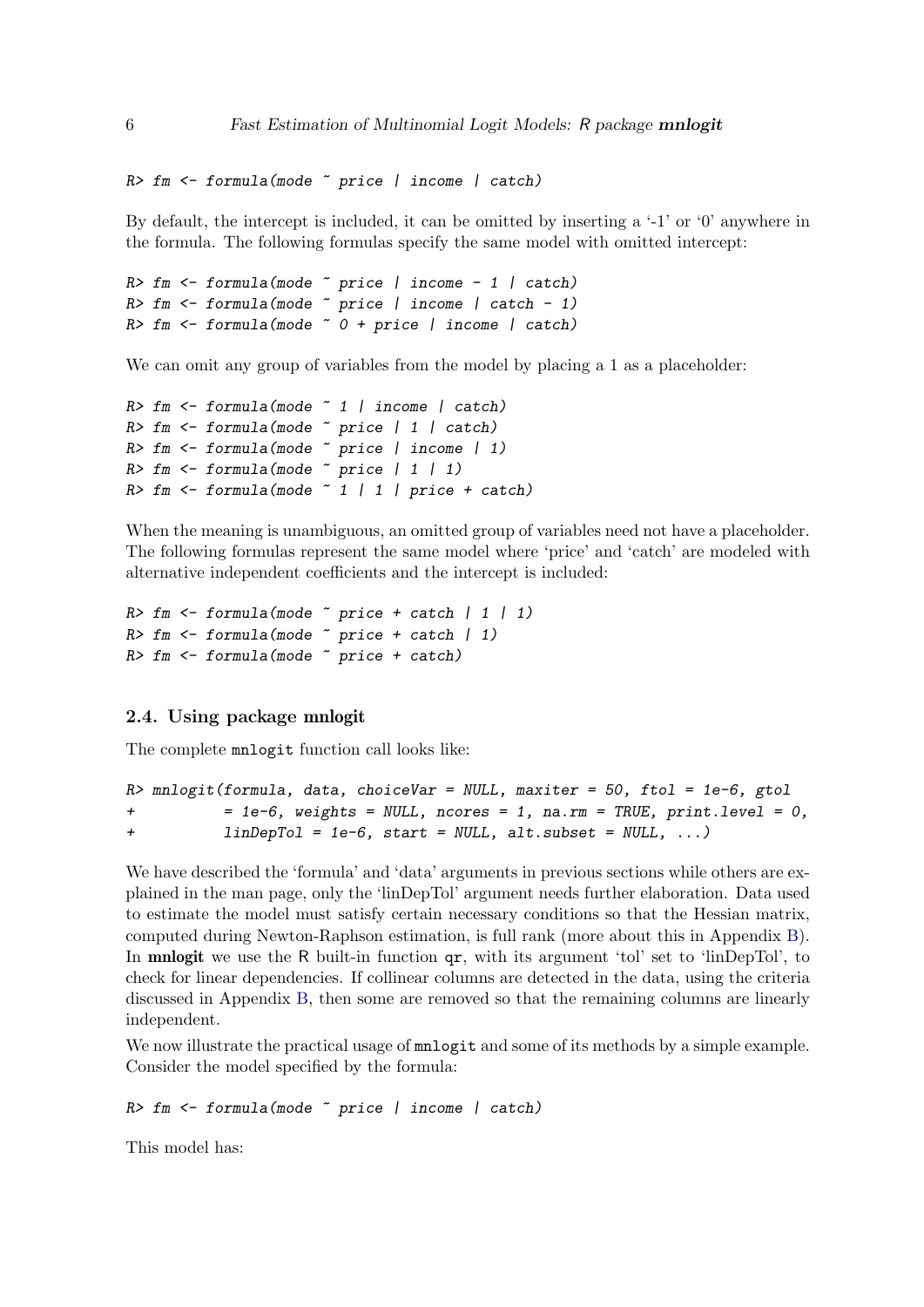- One alternative independent coefficient 'price' corresponding to  $\vec{\alpha}$ .
- Two alternative specific coefficients 'income' and intercept corresponding to  $\vec{\beta_k}$ . We treat the intercept as the coefficient corresponding to an alternative specific 'variable' consisting of a vector of ones.
- One alternative specific coefficient 'catch' corresponding to  $\vec{\gamma_k}$ .

In the 'Fish' data the number of alternatives  $K = 4$ , so the number of coefficients in the above model is:

- One coefficient for a variable that may vary with individuals and alternatives, corresponding to  $\vec{\alpha}$ .
- $2 \times (K-1) = 6$ , alternative specific coefficients for individual specific variables (note: that we have subtract 1 from the number of alternative because after normalization the base choice coefficient can not be identified), corresponding to  $\vec{\beta_k}$ .
- $1 \times K = 4$  alternative specific coefficients for variables which may vary with individuals and alternatives, corresponding to  $\vec{\gamma_k}$ .

Thus the total number of coefficients in this model is  $1 + 6 + 4 = 11$ . We call the function mnlogit to fit the model using the 'Fish' dataset on two processor cores.

```
R> fit <- mnlogit(fm, Fish, ncores=2)
R> class(fit)
```

```
[1] "mnlogit"
```
For mnlogit class objects we provide a number of S3 methods. Besides the usual methods associated with R objects (coef, print, summary and predict), we also provide methods such as: residuals, fitted, logLik, vcov, df.residual, update and terms. In addition, the returned object (here 'fit') can be queried for details of the estimation process by:

```
R> print(fit, what = "eststat")
```
------------------------------------------------------------- Maximum likelihood estimation using the Newton-Raphson method ------------------------------------------------------------- Number of iterations: 7 Number of linesearch iterations: 10 At termination: Gradient norm = 2.09e-06 Diff between last 2 loglik values = 0 Stopping reason: Succesive loglik difference < ftol (1e-06). Total estimation time (sec): 0.038 Time for Hessian calculations (sec): 0.005 using 2 processors.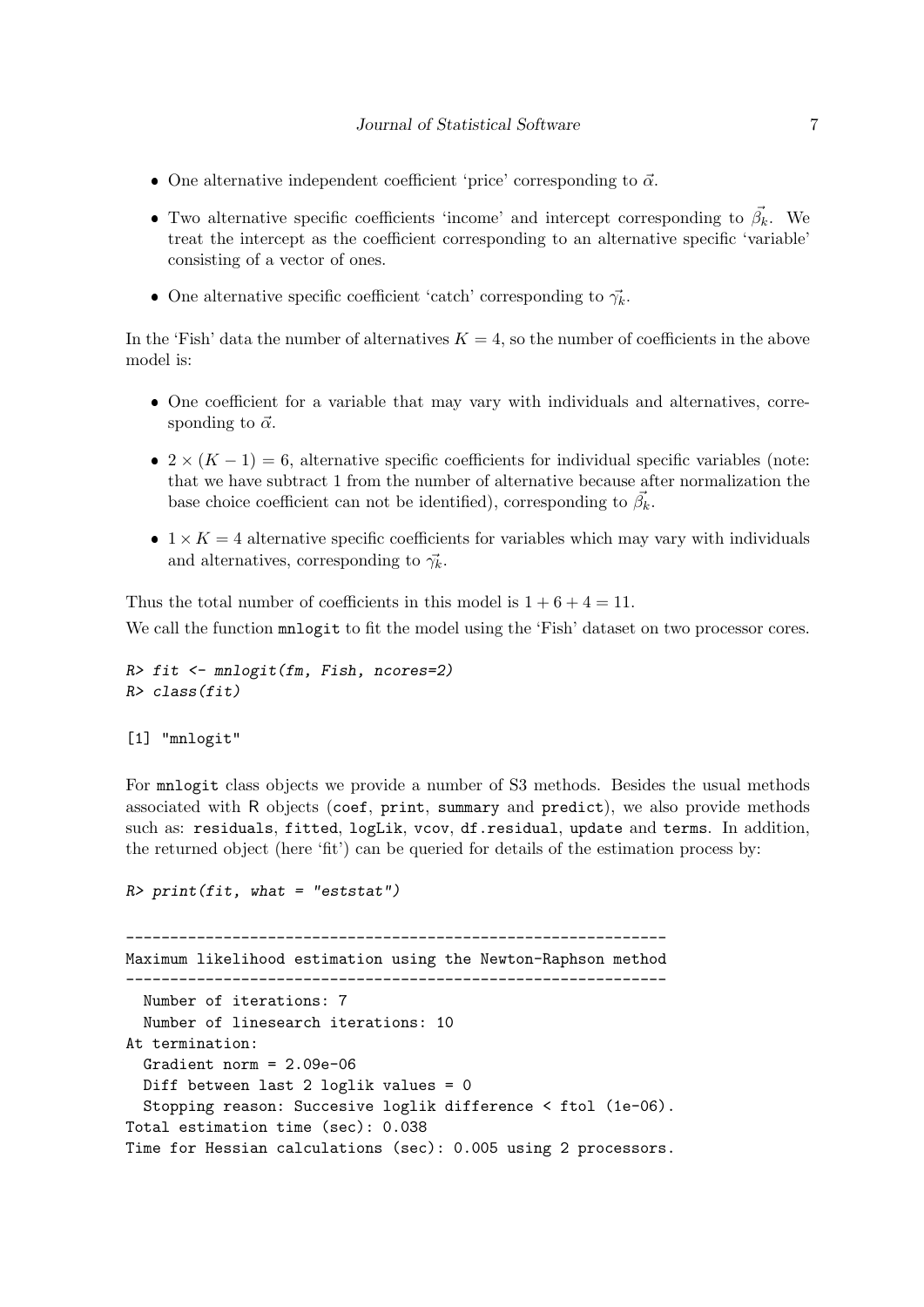The estimation process terminates when any one of the three conditions 'maxiter', 'ftol' or 'gtol' is met. In case one runs into numerical singularity problems during the Newton iterations, we recommend relaxing 'ftol' or 'gtol' to obtain a suitable estimate. The plain Newton method has a tendency to overshoot extrema. In **mnlogit** we have included a 'line search' (one dimensional minimization along the Newton direction) which avoids this problem and ensures convergence [\(Nocedal and Wright](#page-22-9) [2000\)](#page-22-9).

As a convenience, the print method may be invoked to query an mnlogit object for the number and type of model coefficients.

```
R> print(fit, what = "modsize")
Number of observations in data = 1182
Number of alternatives = 4
Intercept turned: ON
Number of parameters in model = 11
  # individual specific variables = 2
  # choice specific coeff variables = 1
  # individual independent variables = 1
```
Finally there is provision for hypothesis testing. We provide the function hmftest to perform the Hausman-McFadden test for IIA (Independence of Irrelevant Alternatives), which is the central hypothesis underlying multinomial logit models [\(Train](#page-22-0) [2003,](#page-22-0) Chap. 3). Three functions to test for hypotheses, applicable to any model estimated by the maximum likelihood method, are also provided:

- Function lrtest to perform the likelihood ratio test.
- Function waldtest to perform the Wald test.
- Function scoretest to perform the Rao score test.

These intent of these tests is succinctly described in Section 6 'Tests' of the **mlogit** package vignette and we shall not repeat it here. We encourage the interested user to consult the help page for any of these functions in the usual way, for example the lrtest help may be accessed by:

R> library("mnlogit") R> ?lrtest

Functions hmftest and scoretest are adapted from code in the **mlogit** package, while lrtest and waldtest are built using tools in the R package lmtest [\(Zeileis and Hothorn](#page-22-10) [2002\)](#page-22-10).

## 3. Estimation algorithm

<span id="page-7-0"></span>In mnlogit we employ maximum likelihood estimation (MLE) to compute model coefficients and use the Newton-Raphson method to solve the optimization problem. The Newton-Raphson method is well established for maximizing the logistic family loglikelihoods [\(Hastie](#page-21-2)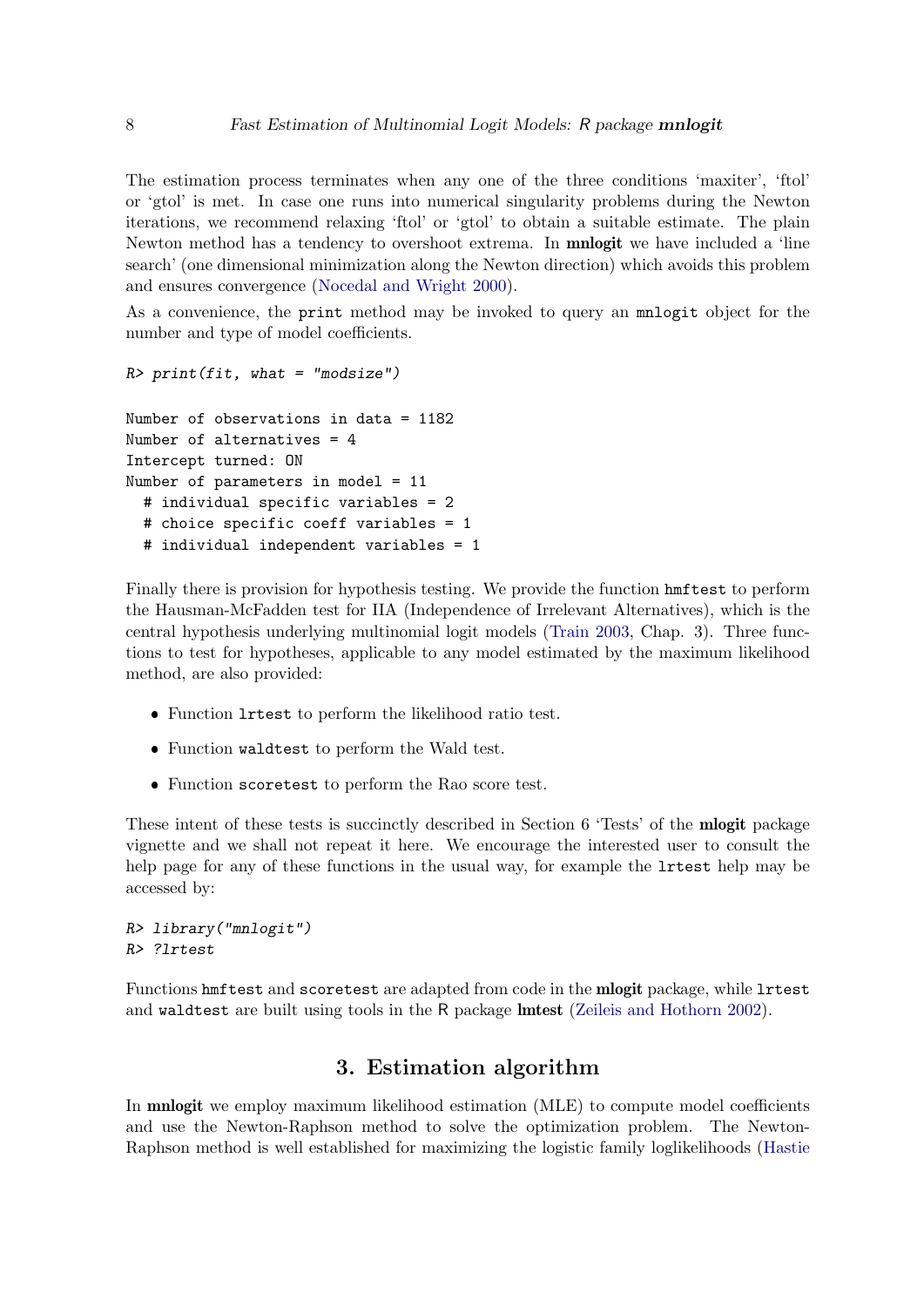[et al.](#page-21-2) [2009;](#page-21-2) [Train](#page-22-0) [2003\)](#page-22-0). However direct approaches of computing the Hessian of multinomial logit model loglikelihood function have deleterious effects on the computer time and memory required. We present an alternate approach which exploits structure of the intermediate data matrices that arise in Hessian calculation to achieve the same computation much faster while using drastically less memory. Our approach also allows us to optimally parallelize Hessian computation and maximize the use of BLAS (Basic Linear Algebra Subprograms) Level 3 functions, providing an additional factor of speedup.

#### 3.1. Maximizing the likelihood

Before going into details we specify our notation. Throughout we assume that there are  $K \geq 3$ alternatives. The letter i labels individuals (the 'choice-makers') while the letter k labels alternatives (the 'choices'). We also assume that we have data for  $N$  individuals available to fit the model  $(N$  is assumed to be much greater than the number of model parameters). We use symbols in bold face to denote matrices, for example H stands for the Hessian matrix.

To simplify our calculations we organize model coefficients into a vector  $\vec{\theta}$ . If the intercept is to be estimated then it is simply considered as another individual specific variable with an alternative specific coefficient but with the special provision that the 'data' corresponding to this variable is unity for all alternatives. The likelihood function is defined by  $L(\vec{\theta}) =$  $\prod_i P(y_i|\vec{\theta})$ , where each  $y_i$  labels the alternative chosen by individual i. Now we have:

<span id="page-8-0"></span>
$$
P(y_i|\vec{\theta}) = \prod_{k=0}^{K-1} P(y_i = k)^{\delta_{y_i k}}.
$$

Here  $\delta_{y_i k}$  is the Kronecker delta which is unity if  $y_1 = k$  and zero otherwise. The likelihood function is given by:  $L(\vec{\theta}) = \prod_{i=1}^{N} L(\vec{\theta}|y_i)$ . It is more convenient to work with the loglikelihood function which is given by  $l(\vec{\theta}) = \log L(\vec{\theta})$ . A little manipulation gives:

$$
l(\vec{\theta}) = \sum_{i=1}^{N} \left[ -\log \left( 1 + \sum_{k=1}^{K-1} \exp(V_{ik}) \right) + \sum_{k=1}^{K-1} V_{ik} \delta_{y_{ik}} \right].
$$
 (6)

In the above we make use of the identity  $\sum_{k} \delta_{y_i k} = 1$  and the definition of  $P_{i0}$  in Equation [5.](#page-4-2) [McFadden](#page-21-0) [\(1974\)](#page-21-0) has shown that the loglikelihood function given above is globally concave.

We solve the optimization problem by the Newton-Raphson (NR) method which requires finding a stationary point of the gradient of the loglikelihood. Note that MLE by the Newton-Raphson method is the same as the Fisher scoring algorithm [\(Hastie](#page-21-2) et al. [2009;](#page-21-2) [Li](#page-21-10) [2013\)](#page-21-10). For our loglikelihood function [6,](#page-8-0) this point (which we name  $\hat{\theta}$ ) is unique (because of global concavity) and is given by the solution of the equations:  $\frac{\partial l(\vec{\theta})}{\partial \vec{\theta}} = \vec{0}$ . The NR method is iterative and starting at an initial guess  $\theta^{old}$  obtains an improved estimate  $\theta^{new}$  by the equation:

<span id="page-8-1"></span>
$$
\vec{\theta}^{new} = \vec{\theta}^{old} - \mathbf{H}^{-1} \frac{\partial l}{\partial \vec{\theta}}.
$$
\n(7)

Here the Hessian matrix,  $\mathbf{H} = \frac{\partial^2 l}{\partial \vec{\theta} \partial \vec{\theta'}}$  and the gradient  $\frac{\partial l}{\partial \vec{\theta}}$ , are both evaluated at  $\vec{\theta}^{old}$ . The vector  $\vec{\delta\theta} = -H^{-1}\frac{\partial l}{\partial \vec{\theta}}$  is called the full Newton step. In each iteration we attempt to update  $\vec{\theta}^{old}$  by this amount. However if the loglikelihood value at the resulting  $\vec{\theta}^{new}$  is smaller,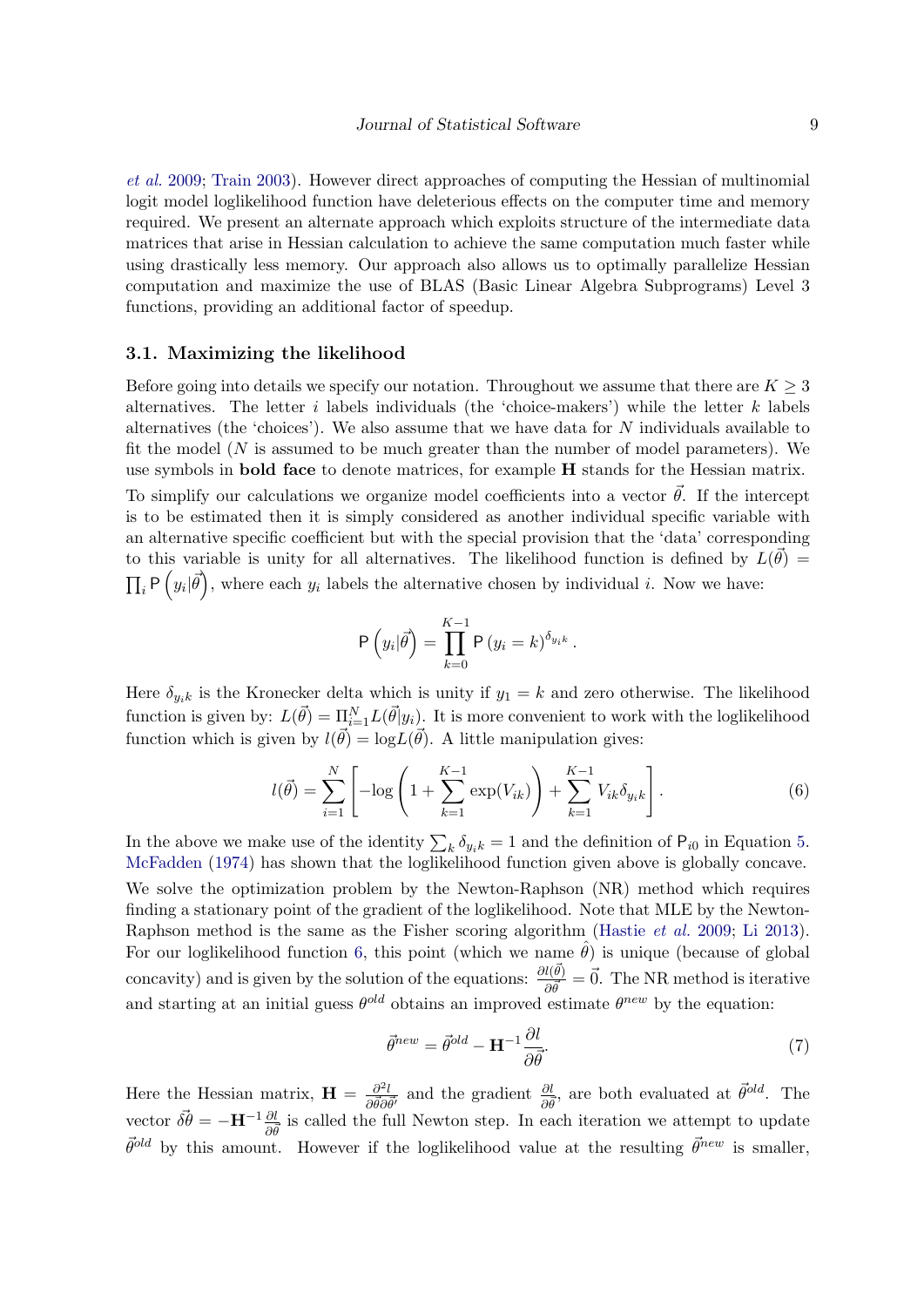then we instead try an update of  $\vec{\delta\theta}/2$ . This linesearch procedure is repeated with half the previous step until the new loglikelihood value is not lower than the value at  $\vec{\theta}^{old}$ . Using such a linesearch procedure guarantees convergence of the Newton-Raphson iterations [\(Nocedal](#page-22-9) [and Wright](#page-22-9) [2000\)](#page-22-9).

#### <span id="page-9-0"></span>3.2. Gradient and Hessian calculation

Each Newton-Raphson iteration requires computation of the Hessian and gradient of the loglikelihood function. The expressions for the gradient and Hessian are well known (see for example Section 2.5 of [Croissant](#page-21-9) [\(2012\)](#page-21-9) and Chapter 3 of [Train](#page-22-0) [\(2003\)](#page-22-0)). In their usual form they are given by:

$$
\frac{\partial l}{\partial \vec{\theta}} = \sum_{i} \sum_{k} \left( \delta y_{i} k - \mathsf{P}_{ik} \right) \tilde{X}_{ik}
$$

$$
\mathbf{H} = -\tilde{\mathbf{X}}^{\top} \tilde{\mathbf{W}} \tilde{\mathbf{X}} \tag{8}
$$

For a model where only individual specific variables are used (that is only the matrix  $X$ contributes to the utility in Equation [3\)](#page-4-1), the matrices  $\tilde{\mathbf{X}}$  and  $\tilde{\mathbf{W}}$  are given by [\(Li](#page-21-10) [2013;](#page-21-10) [Bohning](#page-21-11) [1992\)](#page-21-11):

$$
\tilde{\mathbf{X}} = \begin{pmatrix} \mathbf{X} & \mathbf{0} & \mathbf{0} & \cdots & \mathbf{0} \\ \mathbf{0} & \mathbf{X} & \mathbf{0} & \cdots & \mathbf{0} \\ \vdots & \mathbf{0} & & \ddots & \vdots \\ \mathbf{0} & \cdots & & \mathbf{0} & \mathbf{X} \end{pmatrix},
$$

here **X** is a matrix of order  $N \times p$  (p is the number of variables or predictors) and,

$$
\tilde{\mathbf{W}} = \begin{pmatrix} \mathbf{W}_{11} & \mathbf{W}_{12} & \cdots & \mathbf{W}_{1,K-1} \\ \mathbf{W}_{21} & \mathbf{W}_{22} & \cdots & \mathbf{W}_{2,K-1} \\ \vdots & \vdots & \cdots & \vdots \\ \mathbf{W}_{K-1,1} & \cdots & \cdots & \mathbf{W}_{K-1,K-1} \end{pmatrix}.
$$

Here the sub-matrices  $W_{k,t}$  are diagonal matrices of order  $N \times N$ , where diag $(W_{k,t})_i =$  $P_{ik}(\delta_{kt} - P_{it})$  and  $\delta_{kt}$  is the Kronecker delta which equals 1 if  $k = t$  and 0 otherwise. Using this notation the gradient can be written as [\(Li](#page-21-10) [2013\)](#page-21-10):

$$
\frac{\partial l}{\partial \vec{\theta}} = \tilde{\mathbf{X}}^{\top} \left( \vec{y} - \vec{\mathsf{P}} \right)
$$

Where we take vectors  $\vec{y}$  and  $\vec{P}$  as vectors of length  $N \times (K - 1)$ , formed by vertically concatenating the N probabilities  $P_{ik}$  and responses  $I(y_i = k)$ , for each  $k \in [1, K - 1]$ . The Newton-Raphson iterations of Equation [7](#page-8-1) take the form:  $\vec{\theta}^{\text{new}} = \vec{\theta}^{\text{old}} + \left(\tilde{\mathbf{X}}^{\top} \tilde{\mathbf{W}} \tilde{\mathbf{X}}\right)^{-1} \tilde{\mathbf{X}}(\vec{y} - \vec{\theta})$  $\vec{P}$ ). Although in this section we have shown expressions for models with only individual specific variables, a general formulation of  $\hat{\mathbf{X}}$  and  $\hat{\mathbf{W}}$  including the two other types of variables

appearing in Equation [3](#page-4-1) exists (and is implemented in the R packages mlogit [\(Croissant](#page-21-9) [2012\)](#page-21-9) and VGAM [\(Yee](#page-22-4) [2010\)](#page-22-4)). This is presented in Appendix [B](#page-17-0) but their specific form is tangential to the larger point we make (our ideas extend to the general case in a simple way).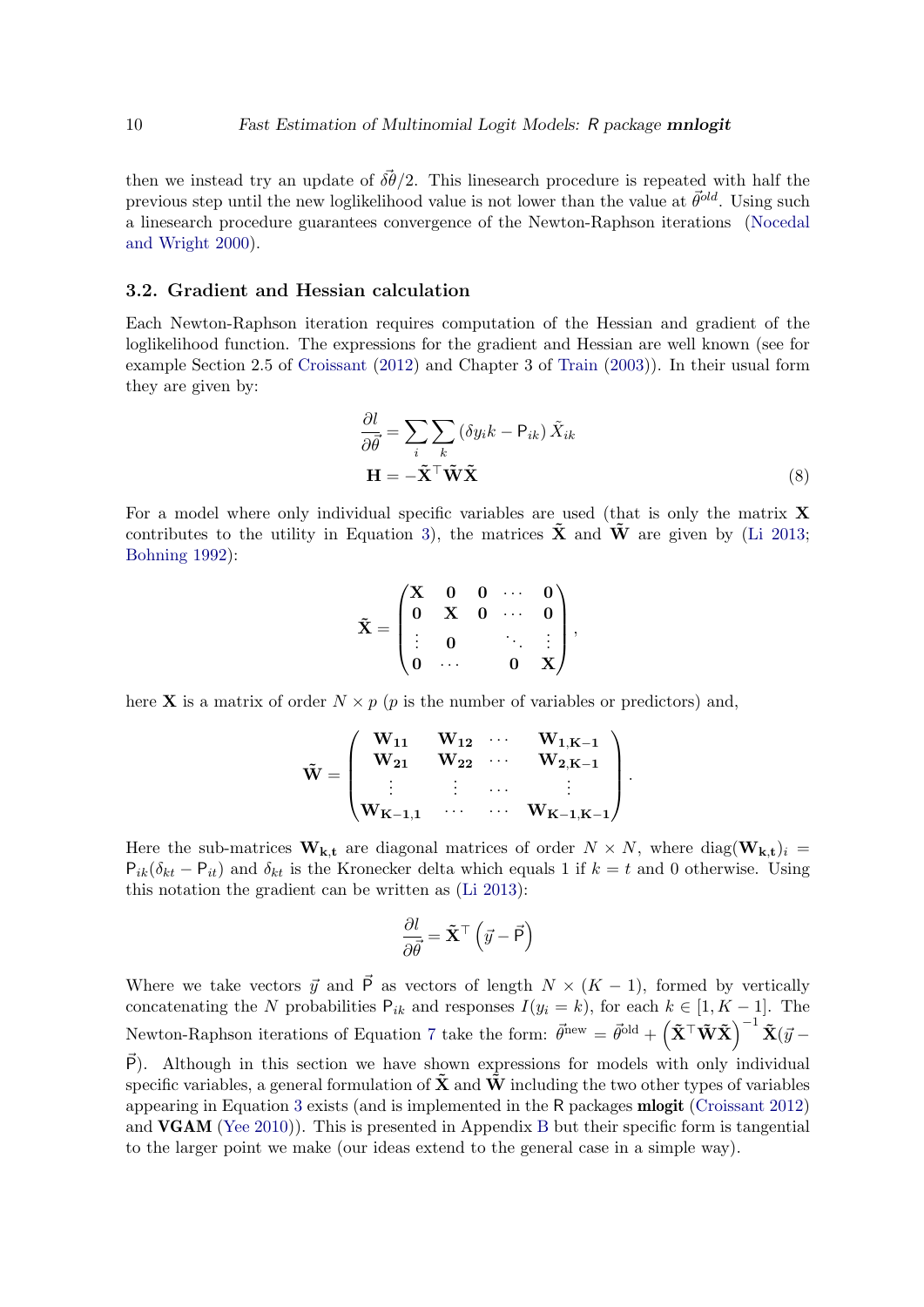An immediate advantage of using the above formulation, is that Newton-Raphson iterations can be carried out using the framework of IRLS (Iteratively Re-weighted Least Squares) [\(Hastie](#page-21-2) et al. [2009,](#page-21-2) Section 4.4.1). IRLS is essentially a sequence of weighted least squares regressions which offers superior numerical stability compared to explicitly forming  $H$  and directly solving Equation [7](#page-8-1) [\(Trefethen and Bau](#page-22-11) [1997,](#page-22-11) Lecture 19). However this method, besides being easy to implement, is computationally very inefficient. The matrices  $\tilde{\mathbf{X}}$  and  $\tilde{\mathbf{W}}$  are huge, of orders  $(K-1)N \times (K-1)p$  and  $N(K-1) \times N(K-1)$  respectively, but are otherwise quite sparse and possess a neat structure. We now describe our approach of exploiting this structured sparsity.

#### <span id="page-10-1"></span>3.3. Exploiting structure - fast Hessian calculation

We focus our attention on computation of the Hessian since it is the most expensive step, as we later show from empirical measurements in Table [1](#page-13-0) of Section [4.](#page-12-0) We start by ordering the vector  $\vec{\theta}$ , which is a concatenation of all model coefficients as specified in Equation [3,](#page-4-1) in the following manner:

<span id="page-10-0"></span>
$$
\vec{\theta} = \left\{ \vec{\beta}_1, \vec{\beta}_2 \dots \vec{\beta}_{K-1}, \vec{\gamma}_0, \vec{\gamma}_1, \dots \vec{\gamma}_{K-1}, \vec{\alpha} \right\}.
$$
\n(9)

Here, the subscripts index alternatives and the vector notation reminds us there may be multiple variables modeled by coefficients of type  $\vec{\beta}$ ,  $\vec{\gamma}$ ,  $\vec{\alpha}$ . In  $\vec{\theta}$  we group together coefficients corresponding to an alternative. This choice is deliberate and leads to a particular structure of the Hessian matrix of the loglikelihood function with a number of desirable properties.

Differentiating the loglikelihood function with respect to the coefficient vector  $\vec{\theta}$ , we get:

$$
\frac{\partial l}{\partial \vec{\theta}_m} = \begin{cases} \mathbf{M_m}^\top \left( \vec{y}_m - \vec{P}_m \right) & \text{if } \vec{\theta}_m \text{ is one of } \left\{ \vec{\beta}_1, \dots, \vec{\beta}_{K-1}, \vec{\gamma}_0, \dots, \vec{\gamma}_{K-1} \right\} \\ \sum_{k=1}^{\top} \mathbf{Z_k}^\top \left( \vec{y}_k - \vec{P}_k \right) & \text{if } \vec{\theta}_m \text{ is } \vec{\alpha} \end{cases}
$$
(10)

Here we have partitioned the gradient vector into chunks according to  $\vec{\theta}_m$  which is a group of coefficients of a particular type (defined in Section [2.2\)](#page-3-0), either alternative specific or independent. Subscript  $m$  (and subscript  $k$ ) indicates a particular alternative, for example:

- if  $\vec{\theta}_m = \vec{\beta}_1$  then  $m = 1$
- if  $\vec{\theta}_m = \vec{\beta}_{K-1}$  then  $m = K 1$
- if  $\vec{\theta}_m = \vec{\gamma}_1$  then  $m = 1$ .

The vector  $\vec{y}_m$  is a vector of length N whose i<sup>th</sup> entry is given by  $\delta_{y_i m}$ , it tells us whether the observed choice of individual i is alternative m, or not. Similarly  $\vec{P}_m$  is vector of length N whose  $i^{th}$  entry is given by  $P_{im}$ , which is the probability individual i choosing alternative m. The matrices  $M_m$  and  $Z_k$  contain data for choice m and k, respectively. Each of these matrices has  $N$  rows, one for each individual. Specifically:

$$
\mathbf{M_m} = \mathbf{X} \quad \text{if } \vec{\theta}_m \in \left\{ \vec{\beta}_1, \dots, \vec{\beta}_{K-1} \right\} \n\mathbf{M_m} = \mathbf{Y_m} \quad \text{if } \vec{\theta}_m \in \left\{ \vec{\gamma}_0, \dots, \vec{\gamma}_{K-1} \right\}.
$$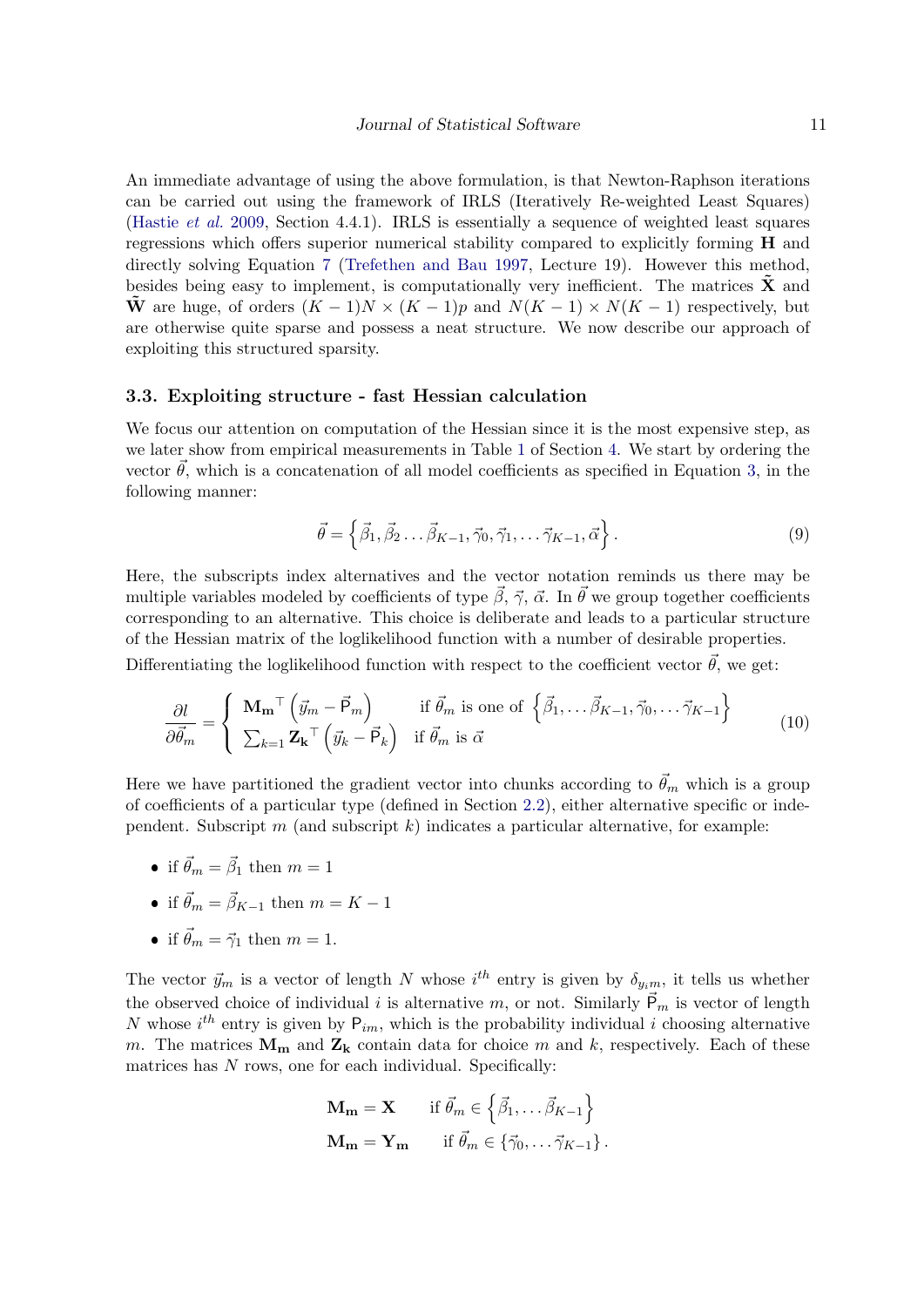Similarly, the matrices  $\mathbf{Z}_k$  are analogues of the  $\mathbf{Y}_m$  and have N rows each (note that due to normalization  $\mathbf{Z}_0 = 0$ ).

To compute the Hessian we continue to take derivatives with respect to chunks of coefficients  $\dot{\theta}_m$ . In doing this we can write the Hessian in a very simple and compact block format as shown below.

<span id="page-11-0"></span>
$$
\mathbf{H}_{\mathbf{nm}} = \frac{\partial^2 l}{\partial \vec{\theta}_n \partial \vec{\theta}'_m} = \begin{cases}\n-\mathbf{M}_{\mathbf{n}}^\top \mathbf{W}_{\mathbf{nm}} \mathbf{M}_{\mathbf{m}} & \text{if } \vec{\theta}_n, \vec{\theta}_m \in \left\{ \vec{\beta}_1, \dots, \vec{\beta}_{K-1}, \vec{\gamma}_0, \dots, \vec{\gamma}_{K-1} \right\} \\
-\sum_{k=1}^{\infty} \mathbf{M}_{\mathbf{n}}^\top \mathbf{W}_{\mathbf{n}k} \mathbf{Z}_{\mathbf{k}} & \text{if } \vec{\theta}_n \in \left\{ \vec{\beta}_1, \dots, \vec{\gamma}_{K-1} \right\} \& \vec{\theta}_m \text{ is } \vec{\alpha} \\
-\sum_{k,t=1}^{\infty} \mathbf{Z}_{\mathbf{k}}^\top \mathbf{W}_{\mathbf{k}t} \mathbf{Z}_{\mathbf{t}} & \text{if } \vec{\theta}_n \text{ is } \vec{\alpha} \& \vec{\theta}_m \text{ is } \vec{\alpha}\n\end{cases}
$$
\n(11)

Here  $H_{nm}$  is a block of the Hessian and the matrices  $W_{nm}$  are diagonal matrices of dimension  $N \times N$ , whose i<sup>th</sup> diagonal entry is given by:  $P_{in}(\delta_{nm} - P_{im})$ . The details of taking derivatives in this block-wise fashion are given in Appendix [A.](#page-16-0)

The first thing to observe about Equation [11](#page-11-0) is that it effectively utilizes sparsity in the matrices  $\tilde{\mathbf{X}}$  and  $\tilde{\mathbf{W}}$  to obtain very compact expressions for **H**. The block format of the Hessian matrix is particularly suited for extremely efficient numerical computations. Notice that each block can be computed independently of other blocks with two matrix multiplications. The first of these involves multiplying a diagonal matrix to a dense matrix, while the second requires multiplication of two dense matrices. We handle the first multiplication with a handwritten loop which exploits the sparsity of the diagonal matrix, while the second multiplication is handed off to a BLAS (Basic Linear Algebra Subprograms) call for optimal efficiency [\(Golub and Loan](#page-21-12) [2013\)](#page-21-12). We implement Hessian computation in a set of optimized C++ routines. Computing the Hessian block-by-block is very efficient since we can use level 3 BLAS calls (specifically DGEMM) to handle the most intensive calculations. Another useful property of the Hessian blocks is that because matrices  $\mathbf{W}_{nm}$  are diagonal (hence symmetric), we have the symmetry property  $H_{nm} = H_{mn}^{\quad \top}$ , implying that we only need to compute roughly half of the blocks.

**Memory use optimization:** The block structure of the Hessian requires only matrices  $\bf{X}$ and  $Y_m$  instead of explicitly requiring large sparse matrices like  $\tilde{X}$ . This results in huge memory savings as we only need to store the K matrices  $Y_0, \ldots Y_{K-1}$  and one X. For most applications where the design matrices are not dominated by  $\mathbf{Z}_{\mathbf{m}}$ , this reduces memory requirement by a factor of  $K$  or more.

Independence of Hessian blocks leads to a very fruitful strategy for parallelizing Hessian calculations: we simply divide the work of computing blocks in the upper triangular part of the Hessian among available threads. This strategy has the great advantage that threads do not require any synchronization or communication overhead. However the cost of computing all Hessian blocks is not the same: the blocks involving alternative independent coefficients (the  $\vec{\alpha}$ ) take much longer to compute. In **mnlogit** implementation, computation of the blocks involving alternative independent coefficients is handled separately from other blocks and is optimized for serial computation.

Hessian calculation is, by far, the most time consuming step in solving the multinomial logit MLE problem via the Newton-Raphson method. The choice we make in representing the Hessian in the block format of Equation [11](#page-11-0) has dramatic effects on the time (and memory) it takes for model estimation. In the next section we demonstrate the impact on computation times of this choice when contrasted with earlier approaches.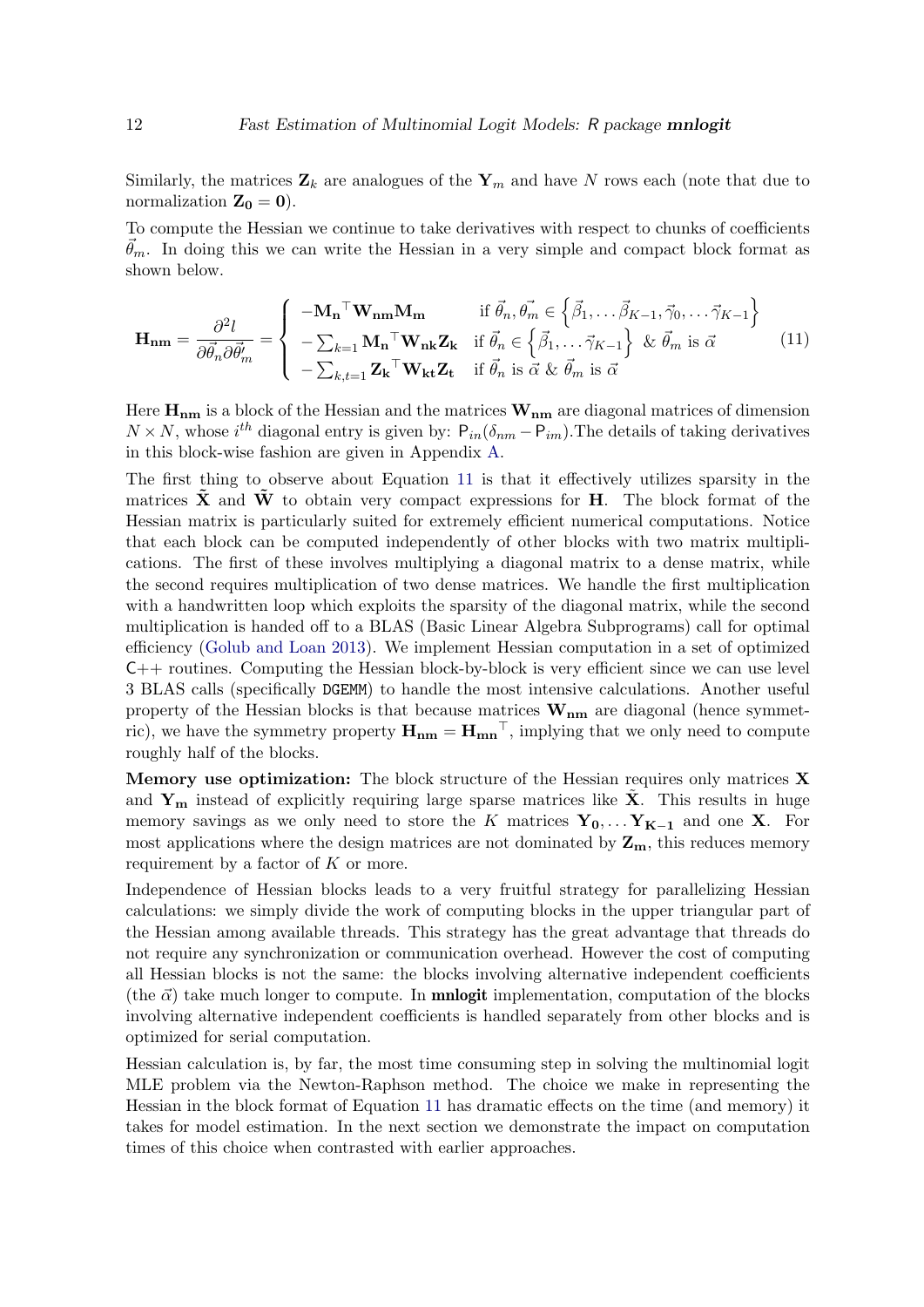## 4. Benchmarking performance

<span id="page-12-0"></span>For the purpose of performance profiling mnlogit code, we use simulated data generated using a custom R function makeModel sourced from simChoiceModel.R which is available in the package inside folder mnlogit/vignettes/. Using simulated data we can easily vary problem size to study performance of the code - which is our main intention here - and make comparisons to other packages. Our tests have been performed on a dual-socket, 64-bit Intel machine with 8 cores per socket which are clocked at [2](#page-12-1).6 GHz<sup>2</sup>. R has been natively compiled on this machine using gcc with BLAS/LAPACK support from single-threaded Intel MKL v11.0.

The 3 types of model coefficients mentioned in Section [2.2](#page-3-0) entail very different computational requirements. In particular it can be seen from Equations [10](#page-10-0) and [11,](#page-11-0) that Hessian and gradient calculation is computationally very demanding for alternative independent coefficients. For clear-cut comparisons we speed test the code with 4 types of problems described below. In our results we shall use K to denote the number of alternatives and  $n_p$  to denote the total number of coefficients in the model.

- 1. Problem 'X': A model with only individual specific data with alternative specific coefficients.
- 2. Problem 'Y': A model with data varying both with individuals and alternatives and alternative specific model coefficients.
- 3. Problem 'Z': Same type of data as problem 'Y' but with alternative independent coefficients which are independent of alternatives.
- 4. Problem 'YZ': Same type of data as problem 'Y' but with a mixture of alternative specific and alternative independent coefficients.

Problem 'X' may be considered a special case of problem 'Y'. However we have considered it separately because it is typically used in machine learning domains as the simplest linear multiclass classifier [\(Hastie](#page-21-2) *et al.* [2009\)](#page-21-2). We shall also demonstrate that **mnlogit** runs much faster for this class of problems and use it to compare with the R packages VGAM and nnet which run only this class of problems (see Appendix [C\)](#page-18-0). The 'YZ' class of problems serves to illustrate a common use case of multinomial logit models in econometrics where the data may vary with both individuals and alternatives while the coefficients are a mixture of alternative specific and independent types (usually only a small fraction of variables are modeled with alternative independent coefficients).

The workings of **mnlogit** can be logically broken up into 3 steps:

- 1. Pre-processing: Where the model formula is parsed and matrices are assembled from a user supplied data.frame. We also check the data for collinear columns (and remove them) to satisfy certain necessary conditions, specified in Appendix [B,](#page-17-0) for the Hessian to be non-singular.
- 2. Newton-Raphson Optimization: Where we maximize the loglikelihood function to estimate model coefficients. This involves solving a linear system of equations and one needs to compute the loglikelihood function's gradient vector and Hessian matrix.

<span id="page-12-1"></span><sup>&</sup>lt;sup>2</sup>The machine has 128 GB of RAM and 20 MB of shared L3 cache.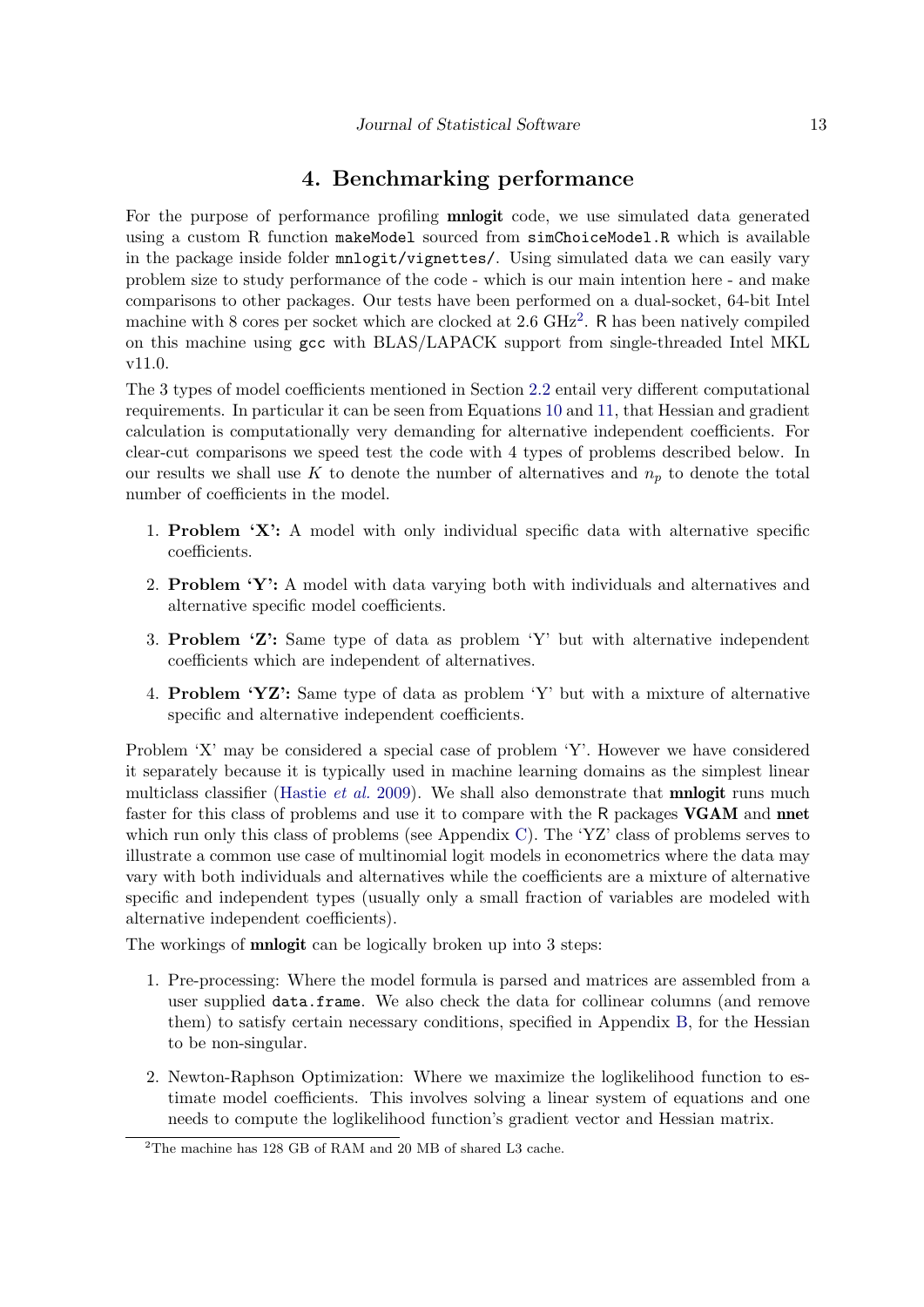| Problem | $Pre-processing time(s)$ | $NR$ time(s) | Hessian time(s) | Total time(s) | $n_p$ |
|---------|--------------------------|--------------|-----------------|---------------|-------|
|         | 93.64                    | 1125.5       | 1074.1          | 1226.7        | 4950  |
|         | 137.0                    | 1361.5       | 1122.4          | 1511.8        | 5000  |
|         | 169.9                    | 92.59        | 60.05           | 272.83        | 50    |
| YZ      | 170.1                    | 1247.4       | 1053.1          | 1417.5        | 4505  |

<span id="page-13-0"></span>Table 1: Performance profile of **mnlogit** for different problems with 50 variables and  $K = 100$ alternatives with data for  $N = 100,000$  individuals. All times are in seconds. 'NR time' is the total time taken in Newton-Raphson estimation while 'Hessian time' (which is included in 'NR time') is the time spent in computing Hessian matrices. Column  $n_p$  has the number of model coefficients. Problem 'YZ' has 45 variables modeled with individual specific coefficients while the other 5 variables are modeled with alternative independent coefficients.

3. Post-processing: All work needed to take the estimated coefficients and returning an object of class mnlogit.

Table [1](#page-13-0) shows the profile of **mnlogit** performance for the four representative problems discussed earlier. Profiling the code clearly shows the highest proportion of time is spent in Hessian calculation (except for problem 'Z', for which the overall time is relatively lower). This is not an unexpected observation, it underpins our focus on optimizing Hessian calculation. Notice the very high pre-processing time for problem 'Z' whereof a large portion is spent in ensuring that the data satisfies necessary conditions, mentioned in Appendix [B,](#page-17-0) for the Hessian to be non-singular.

#### 4.1. Comparing mnlogit performance

We now compare the performance of **mnlogit** in single-threaded mode with some other R packages. This section focuses on the comparison with the R package mlogit since it is the only one which covers the entire range of variable and data types as mnlogit. Appendix [C](#page-18-0) contains a synopsis of our data generation and timing methods including a comparison of mnlogit with the R packages VGAM and nnet.

Table [2](#page-14-0) shows the ratio between **mlogit** and **mnlogit** running times for the four categories of problems considered in Table [1.](#page-13-0) We see that for most problems, except those of type 'Z', **mnlogit** outperforms **mlogit** by a large factor. We have not run larger problems for this comparison because mlogit running times become too long, except for problem 'Z'. In this case with  $K = 100$  and keeping other parameters the same as Table [2,](#page-14-0) **mnlogit** outperforms mlogit by factors of 1.35 and 1.26 while running the NR and BFGS, respectively.

Besides Newton-Raphson, which is the default, we have also run mlogit with the BFGS optimizer. Typically the BFGS method, part of the quasi-Newton class of methods, takes more iterations than the Newton method but with significantly lower cost per iteration since it never directly computes the Hessian matrix. Typically for large problems the cost of computing the Hessian becomes too high and the BFGS method becomes overall faster than the Newton method [\(Nocedal and Wright](#page-22-9) [2000\)](#page-22-9). Our approach in mnlogit attacks this weakness of the Newton method by exploiting the structure and sparsity in matrices involved in the Hessian calculation to enable it to outperform BFGS.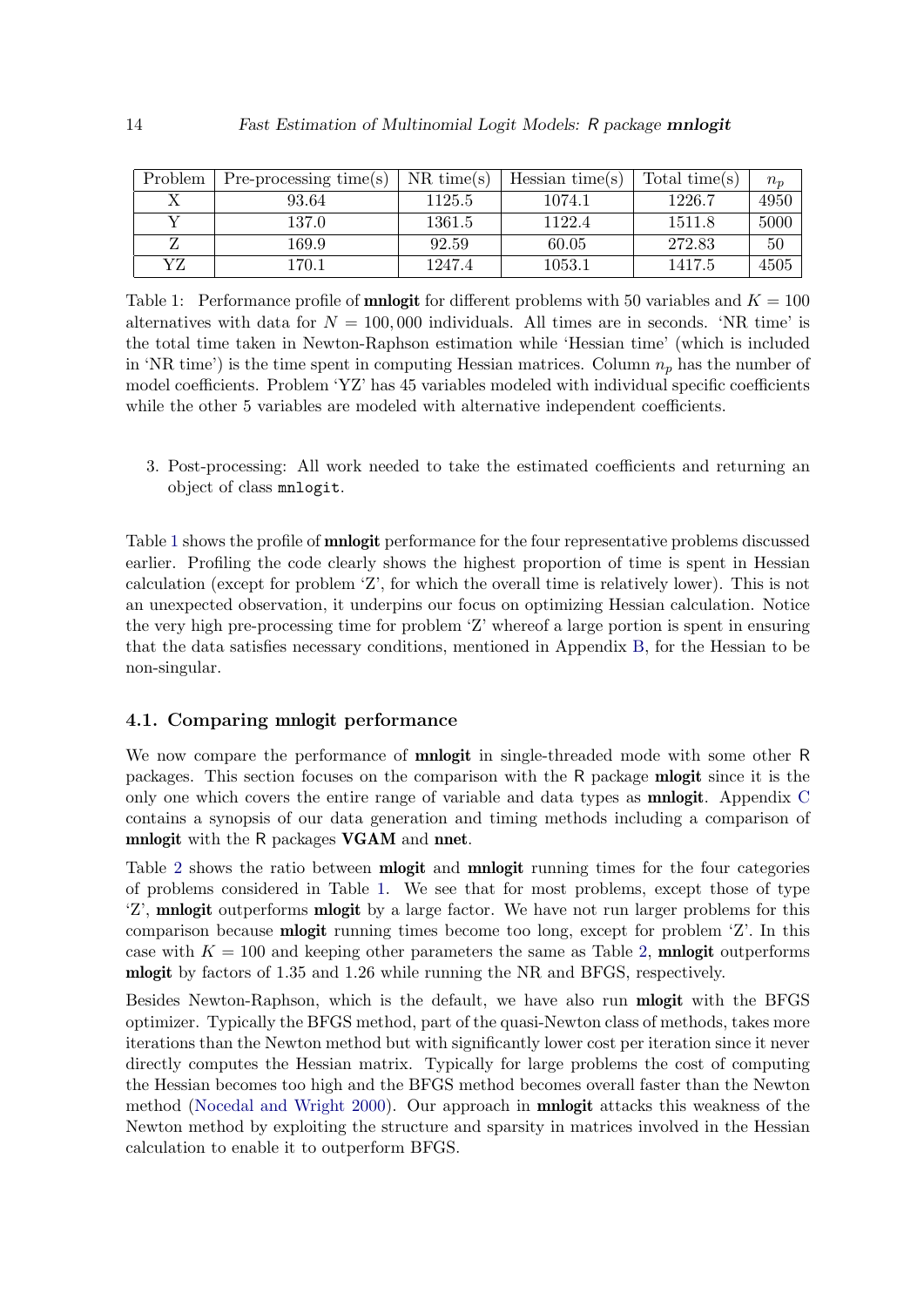| Optimizer  | Newton-Raphson |      |      | <b>BFGS</b> |      |          |
|------------|----------------|------|------|-------------|------|----------|
| K          | 10             | 20   | 30   | 10          | 20   | 30       |
| Problem X  | 18.9           | 37.3 | 48.4 | 14.7        | 29.2 | 35.4     |
| Problem Y  | 13.8           | 20.6 | 33.3 | 14.9        | 18.0 | 23.9     |
| Problem YZ | 10.5           | 22.8 | 29.4 | 10.5        | 17.0 | 20.4     |
| Problem Z  | $1.16\,$       | 1.31 | 1.41 | 1.01        | 0.98 | $1.06\,$ |

<span id="page-14-0"></span>Table 2: Ratio between mlogit and mnlogit total running times on a single processor for problems of various sizes and types. Each problem has 50 variables with K alternatives and  $N = 50 \times K \times 20$  observations to estimate the model. **mogit** has been run separately with two optimizers: Newton-Raphson and BFGS. In all cases the iterations terminated when the difference between log likelihoods in successive iterations reduced below 10−<sup>6</sup> . Note: These numbers can vary depending on the BLAS implementation linked to R and hardware specifications.

#### 4.2. Parallel performance

We now turn to benchmarking **mnlogit's** parallel performance. Figure [1](#page-15-1) shows the speedups we obtain in Hessian calculation for the same problems considered in Table [1.](#page-13-0) The value of  $n_p$ , the number of model parameters, is significant because it is the dimension of the Hessian matrix (the time taken to compute the Hessian scales like  $O(n_p^2)$ ). We run the parallel code separately on 2, 4, 8, 16 processor cores, comparing in each case with the single core time. Figure [1](#page-15-1) shows that it is quite profitable to parallelize problems 'X' and 'Y', but the gains for problem 'Z' are not high. This is because of a design choice we make: Hessian calculation for type 'Z' variables is optimized for serial processing. In practical modeling, number of model coefficients associated with 'Z' types variable is not high, especially when compared to those of types 'X' and 'Y' (because the number of the coefficients of these types is also proportional to the number of choices in the model, see Section [2.4\)](#page-5-0). For problems of type 'YZ' (or other combinations which involve 'Z'), parallelization can bring significant gains if the number of model coefficients of type 'Z' is low, relative to other types.

It can also be seen from Figure [1](#page-15-1) that parallel performance degrades quickly as the number of processor cores is increased beyond 4. This is a consequence of the fact that our OpenMP program runs on a machine with shared cache and main memory, so increasing the number of threads degrades performance by increasing the chance of cache misses and hence slowing memory lookups. This is an intrinsic limitation of our hardware for which there is a theoretically simple solution: run the program on a machine with a larger cache!

An important factor to consider in parallel speedups of the whole program is Amdahl's Law which limits the maximum speedup that may be achieved by any parallel program (see Chapter 6 of [Chandra, Dagum, Kohr, Maydan, McDonald, and Menon](#page-21-13) [\(2001\)](#page-21-13)). Assuming parallelization between  $n$  threads, Amdahl's law states that the ultimate speedup is given by:  $S_n = \frac{1}{f_s + (1 - f_s)/n}$ , where  $f_s$  is the fraction of non-parallelized, serial code. Table [3](#page-16-1) lists the observed speedups on 2, 4 and 8 processor cores together with  $f_s$  for problems of Table [1.](#page-13-0) We take the time not spent in computing the Hessian as the 'serial time' to compute  $f_s$  and neglect the serial time spent in setting up the parallel computation in Hessian calculation, which mainly involves spawning threads in OpenMP and allocating separate blocks of working memory for each thread. For type 'Z' problems, this is an underestimate because some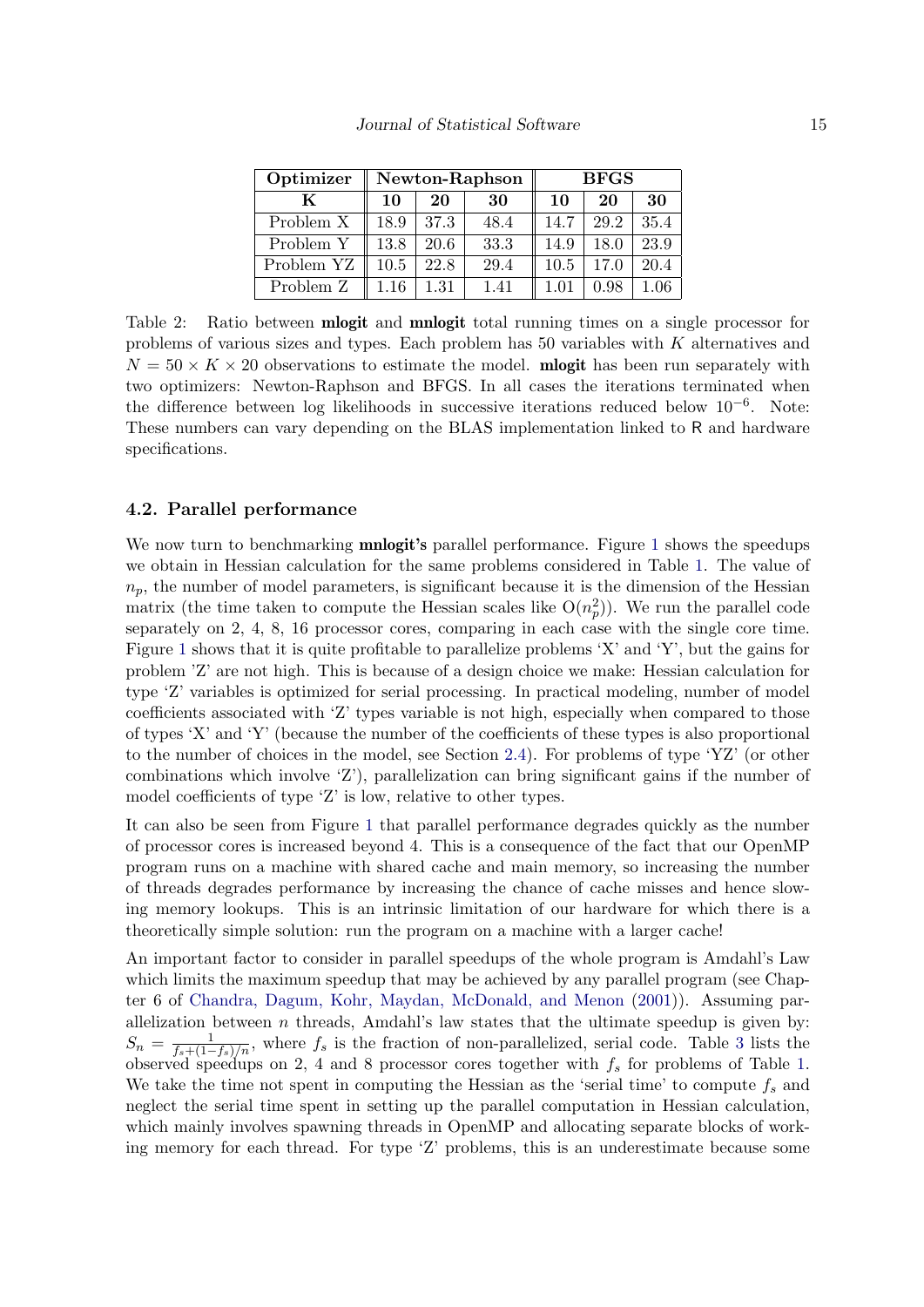

<span id="page-15-1"></span>Figure 1: Parallel Hessian calculation speedup (ratio of parallel to single thread running time) for 2, 4, 8, 16, processor cores for problems of Table [1.](#page-13-0) The dashed 'Linear Speedup' guideline represents perfect parallelization.

Hessian calculation is also serial. Our tests have shown that compared to the Hessian calculation, the (serial) work required in setting up parallel computation is negligible, except for very small problems.

## 5. Discussion

<span id="page-15-0"></span>Through **mnlogit** we seek to provide the community a package which combines quick calculation and the ability to handle data collinearity with a software interface which encompasses a wide range of multinomial logit models and data types used in econometrics and machine learning. Our main idea, exploiting matrix structure in large scale linear algebra calculations is not novel; however this work is the first, as far as we are aware, to apply it to the estimation of multinomial logit models problems in a working software package. The parallelization capability of **mnlogit**, which can easily add a 2x-4x factor of speedup on now ubiquitous mulitcore computers, is another angle which is underutilized in statistical software. Although mnlogit code is not parallelized to the maximum possible extent, parallelizing the most expensive parts of the calculation was an important design goal. We hope that practical users of the package benefit from this feature.

This work was initially motivated by the need to estimate large-scale multinomial logistic regression models. For very large-scale problems, Newton's method is usually outperformed by gradient based, quasi-Newton methods like the l-BFGS algorithm [\(Liu and Nocedal](#page-21-14) [1989\)](#page-21-14). Hessian based methods based still hold promise for such problems. The class of inexact Newton (also called truncated Newton) methods are specifically designed for problems where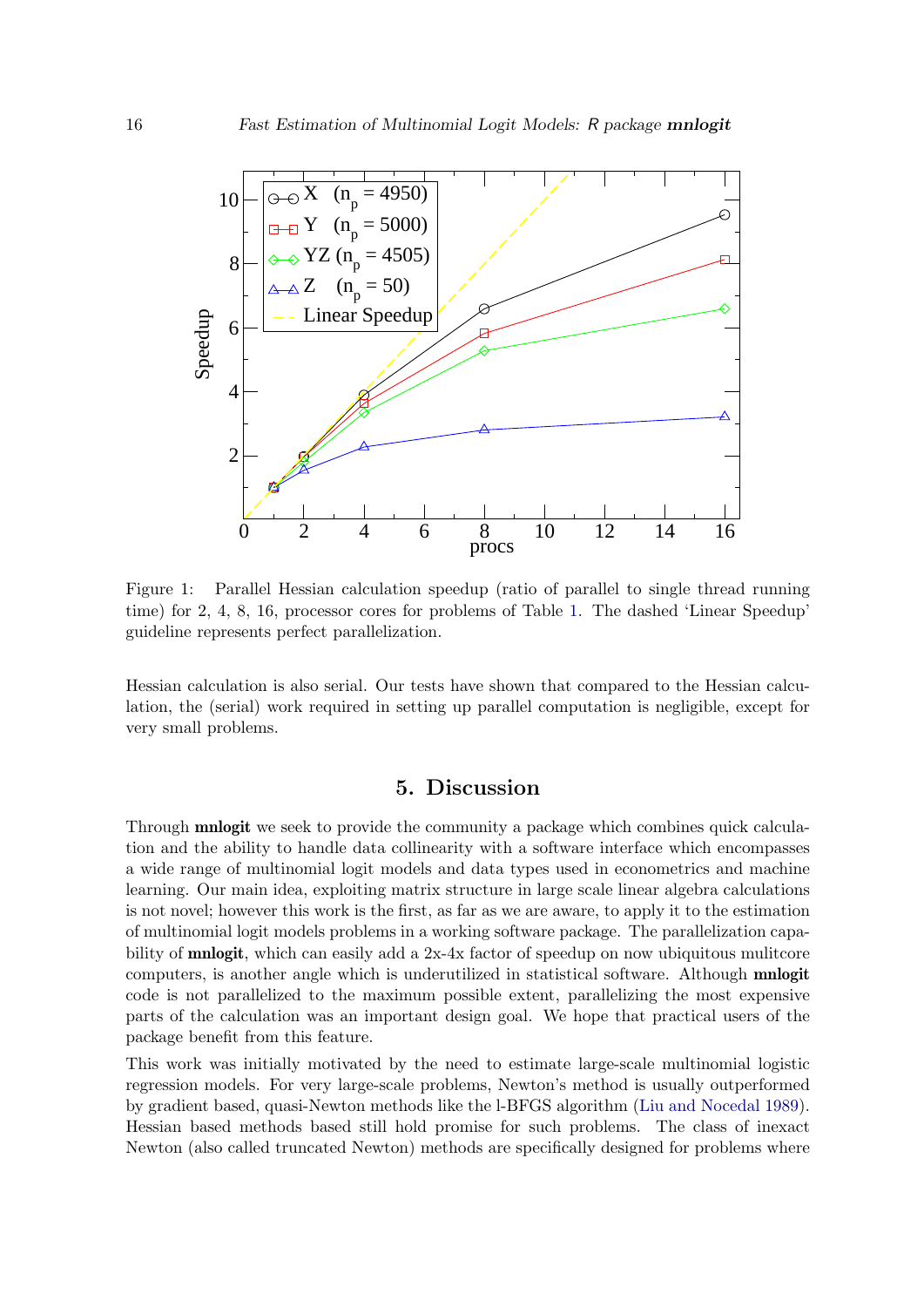| Problem | Serial fraction $(f_s)$ | $S_2$      |            |            |
|---------|-------------------------|------------|------------|------------|
|         | 0.124                   | 1.76(1.78) | 2.87(2.92) | 4.04(4.28) |
|         | 0.258                   | 1.59(1.62) | 2.26(2.27) | 2.59(2.85) |
|         | 0.780                   | 1.08(1.12) | 1.14(1.20) | 1.17(1.24) |
| YZ      | 0.257                   | 1.44(1.59) | 2.08(2.26) | 2.36(2.86) |

<span id="page-16-1"></span>Table 3: Parallel speedup of mnlogit versus serial performance, (parentheses: predicted ultimate speedup from Amdahl's law) for problems of table [1.](#page-13-0)  $S_2$ ,  $S_4$  and  $S_{16}$  are observed speedups on 2, 4 and 16 processor cores respectively, while  $f_s$  is the estimated fraction of time spent in the serial portion of the code.

the Hessian is expensive to compute but taking a Hessian-vector product (for any given vector) is much cheaper [\(Nash](#page-21-15) [2000\)](#page-21-15). Multinomial logit models have a Hessian with a structure which permits taking cheap, implicit products with vectors. Where applicable, inexact Newton methods have the promise of being better than l-BFGS methods [\(Nash and Nocedal](#page-21-16) [1991\)](#page-21-16) besides having low memory requirements (since they never store the Hessian) and are thus very scalable. In the future we shall apply inexact Newton methods to estimating multinomial logit models to study their convergence properties and performance.

## Acknowledgements

We would like to thank Florian Oswald of the Economics Department at University College London for contributing code for the predict.mnlogit method. We are also grateful to numerous users of **mnlogit** who gave us suggestions for improving the software and reported bugs.

## A. Loglikelihood differentiation

<span id="page-16-0"></span>In this Appendix we give the details of our computation of gradient and Hessian of the loglikelihood function in Equation [6.](#page-8-0) We make use of the notation of Section [3.3.](#page-10-1) Taking the derivative of the loglikelihood with respect to a chunk of coefficient  $\theta_m$  one gets:

<span id="page-16-3"></span><span id="page-16-2"></span>
$$
\frac{\partial l}{\partial \vec{\theta}_m} = \sum_{i=1}^N \left[ \frac{1}{\mathsf{P}_{i0}} \frac{\partial \mathsf{P}_{i0}}{\partial \vec{\theta}_m} + \sum_{k=1}^{K-1} I(y_i = k) \frac{\partial V_{ik}}{\partial \vec{\theta}_m} \right].
$$

The second term in this equation is a constant term, since the utility  $V_{ik}$ , defined in Equation [3,](#page-4-1) is a linear function of the coefficients. Indeed we have:

$$
\sum_{i=1}^{N} \sum_{k=1}^{K-1} I(y_i = k) \frac{\partial V_{ik}}{\partial \vec{\theta}_m} = \begin{cases} \mathbf{M_m}^\top \vec{y}_m & \text{if } \vec{\theta}_m \in \left\{ \vec{\beta}_1, \dots, \vec{\beta}_{K-1}, \vec{\gamma}_0, \dots, \vec{\gamma}_{K-1} \right\} \\ \sum_{k=1}^{K-1} \mathbf{Z_k}^\top \vec{y}_k & \text{if } \vec{\theta}_m \text{ is } \vec{\alpha} \end{cases}
$$
(12)

The vectors  $\vec{y}_m$  and the matrices  $\mathbf{M}_m$  and  $\mathbf{Z}_k$  are specified in Section [3.3.](#page-10-1) We take the derivative of the base case probability, which is specified in Equation [5,](#page-4-2) as follows:

$$
\sum_{i=1}^{N} \frac{1}{\mathsf{P}_{i0}} \frac{\partial \mathsf{P}_{i0}}{\partial \vec{\theta}_{m}} = \begin{cases} -\mathbf{M_m}^\top \cdot \vec{\mathsf{P}}_m & \text{if } \vec{\theta}_m \in \left\{ \vec{\beta}_1, \dots, \vec{\beta}_{K-1}, \vec{\gamma}_0, \dots, \vec{\gamma}_{K-1} \right\} \\ -\sum_{k=1}^{K} \mathbf{Z_k}^\top \vec{\mathsf{P}}_k & \text{if } \vec{\theta}_m \text{ is } \vec{\alpha} \end{cases}
$$
(13)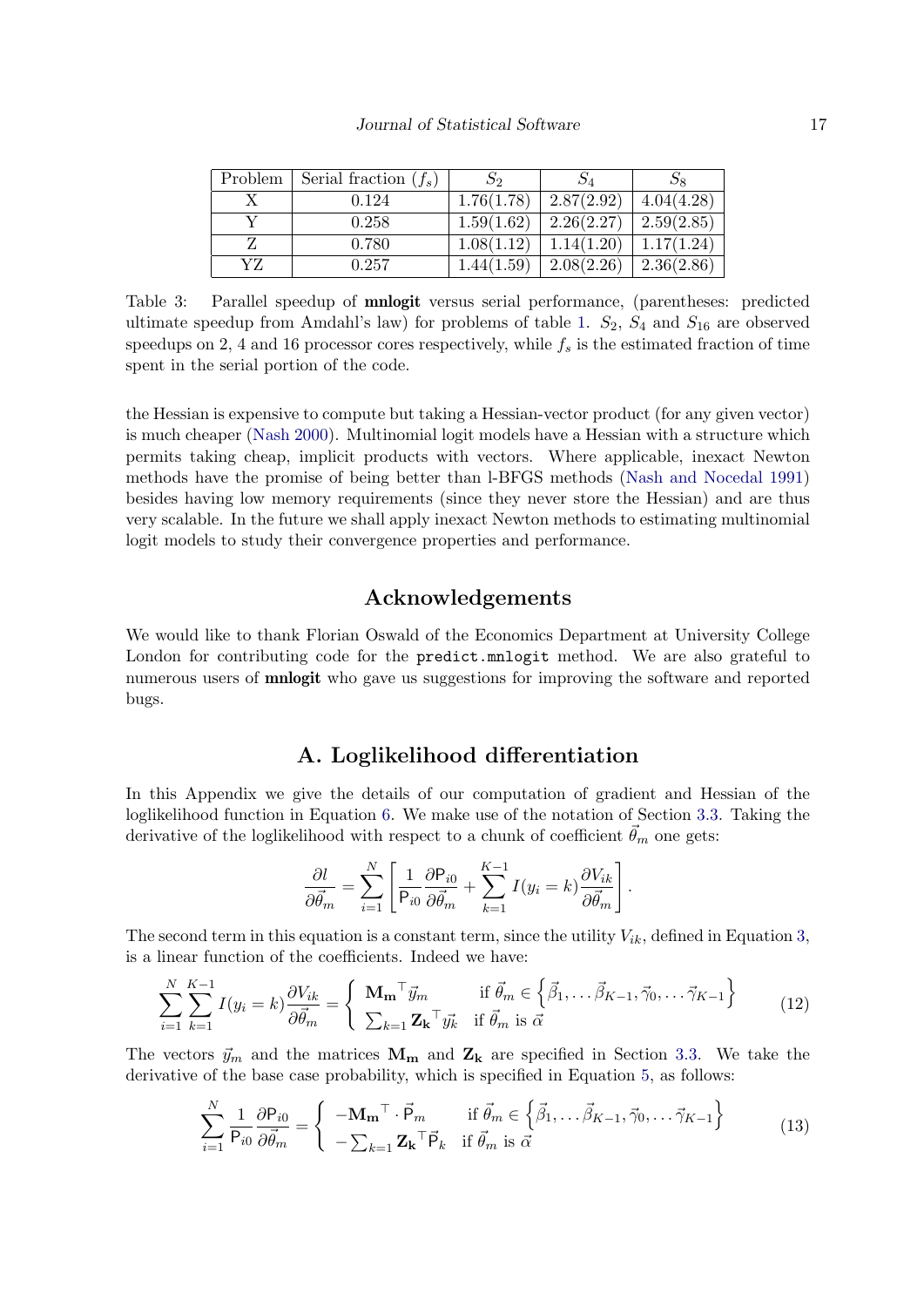Here the probability vector  $\vec{P}_m$  is of length N with entries  $P_{im}$ . In the last line we have used the fact that, after normalization,  $\mathbb{Z}_0$  is 0. Using Equations [12](#page-16-2) and [13](#page-16-3) we get the gradient in the form shown in Equation [10.](#page-10-0)

Upon differentiating the probability vector  $\vec{P}_k$  ( $k \ge 1$ ) in Equation [4](#page-4-3) with respect to  $\vec{\theta}_m$  we get:

$$
\frac{\partial \vec{\mathsf{P}}_k}{\partial \vec{\theta}_m} = \begin{cases} \mathbf{W}_{\mathbf{k}\mathbf{m}} \mathbf{M}_{\mathbf{m}} & \text{if } \vec{\theta}_m \in \left\{ \vec{\beta}_1, \dots, \vec{\beta}_{K-1}, \vec{\gamma}_0, \dots, \vec{\gamma}_{K-1} \right\} \\ \mathbf{D}(\vec{\mathsf{P}}_k) \left( \mathbf{Z}_{\mathbf{k}} - \sum_{t=1} \mathbf{Z}_{\mathbf{t}} \mathbf{D}(\vec{\mathsf{P}}_t) \right) & \text{if } \vec{\theta}_m \text{ is } \vec{\alpha} \end{cases}
$$
(14)

where  $\mathbf{D}(\vec{P}_k)$  is an  $N \times N$  diagonal matrix whose  $i^{th}$  diagonal entry is  $P_{ik}$  and, matrix  $\mathbf{W}_{km}$ is also an an  $N \times N$  diagonal matrix whose  $i^{th}$  diagonal entry is  $P_{ik}(\delta_{km} - P_{im})$ . In matrix form this is:  $\mathbf{W}_{\mathbf{km}} = \delta_{km} \mathbf{D}(\vec{P}_k) - \mathbf{D}(\vec{P}_k) \mathbf{D}(\vec{P}_m)$  where  $\delta_{km}$  is the Kronecker delta.

We write the Hessian of the loglikelihood in block form as:

<span id="page-17-1"></span>
$$
\mathbf{H}_{\mathbf{nm}} = \frac{\partial^2 l}{\partial \vec{\theta}_n \partial \vec{\theta}'_m} = \sum_{i=1}^N \left[ \frac{1}{P_{i0}} \frac{\partial^2 P_{i0}}{\partial \vec{\theta}_n \partial \vec{\theta}'_m} - \frac{1}{P_{i0}^2} \frac{\partial P_{i0}}{\partial \vec{\theta}_n} \frac{\partial P_{i0}}{\partial \vec{\theta}_m} \right].
$$

However it can be derived in a simpler way by differentiating the gradient with respect to  $\vec{\theta}_n$ . Doing this and making use of Equation [14](#page-17-1) gives us Equation [11.](#page-11-0) The first two cases of equation are fairly straightforward with the matrices  $W_{km}$  being the same as shown in Equation [14.](#page-17-1) The third case, when  $(\vec{\theta}_n, \vec{\theta}_m)$  are both  $\vec{\alpha}$ , is a bit messy and we describe it here.

$$
\mathbf{H}_{\mathbf{n}\mathbf{m}} = -\sum_{k=1}^{K-1} \left[ \mathbf{Z}_{\mathbf{k}}^{\top} \mathbf{D}(\vec{\mathsf{P}}_k) \left( \mathbf{Z}_{\mathbf{k}} - \sum_{t=1}^{K-1} \mathbf{D}(\vec{\mathsf{P}}_t) \mathbf{Z}_{\mathbf{t}} \right) \right]
$$
  
= -\sum\_{k=1}^{K-1} \sum\_{t=1}^{K-1} \mathbf{Z}\_{\mathbf{k}}^{\top} \left[ \delta\_{kt} \mathbf{D}(\vec{\mathsf{P}}\_k) - \mathbf{D}(\vec{\mathsf{P}}\_k) \mathbf{D}(\vec{\mathsf{P}}\_t) \right] \mathbf{Z}\_{\mathbf{t}}  
= -\sum\_{k=1}^{K-1} \sum\_{t=1}^{K-1} \mathbf{Z}\_{\mathbf{k}}^{\top} \mathbf{W}\_{\mathbf{k}\mathbf{t}} \mathbf{Z}\_{\mathbf{t}}.

Here the last line follows from the definition of matrix  $\mathbf{W}_{\mathbf{k}t}$  as used in Equation [14.](#page-17-1)

## B. Data requirements for Hessian non-singularity

<span id="page-17-0"></span>We derive necessary conditions on the data for the Hessian to be non-singular. Using notation from Section [3.2,](#page-9-0) we start by building a 'design matrix'  $\tilde{\mathbf{X}}$  by concatenating data matrices  $\mathbf{X}$ ,  $Y_k$  and  $Z_k$  in the following format:

$$
\tilde{\mathbf{X}} = \begin{pmatrix}\n\mathbf{X} & 0 & \cdots & 0 & 0 & 0 & \cdots & 0 & \mathbf{Z}_1/2 \\
0 & \mathbf{X} & \cdots & 0 & 0 & 0 & \cdots & 0 & \mathbf{Z}_2/2 \\
\vdots & \ddots & \vdots & \vdots & \vdots & \vdots & \vdots & \vdots \\
0 & \cdots & 0 & \mathbf{X} & 0 & 0 & \cdots & 0 & \mathbf{Z}_{K-1}/2 \\
0 & \cdots & \cdots & 0 & \mathbf{Y}_0 & 0 & \cdots & 0 & 0 \\
0 & \cdots & \cdots & 0 & 0 & \mathbf{Y}_1 & \cdots & 0 & \mathbf{Z}_1/2 \\
0 & \cdots & \cdots & 0 & 0 & 0 & \cdots & \mathbf{Y}_{K-1} & \mathbf{Z}_{K-1}/2\n\end{pmatrix}.
$$
\n(15)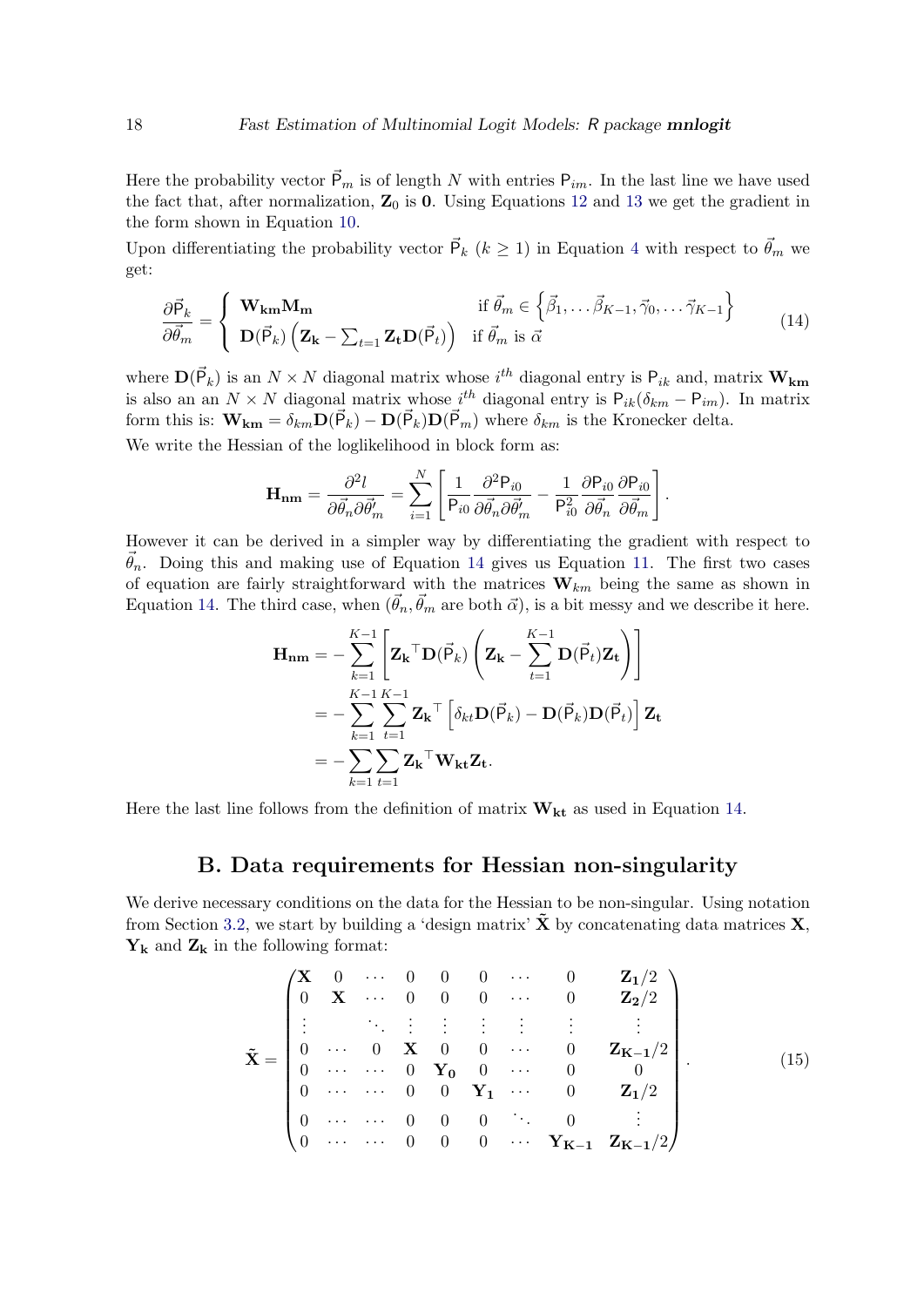In the above 0 stands for a matrix of zeros of appropriate dimension. Similarly we build two more matrices  $Q$  and  $Q_0$  as shown below:

$$
\mathbf{Q} = \begin{pmatrix} \mathbf{W}_{11} & \mathbf{W}_{12} & \cdots & \mathbf{W}_{1,K-1} \\ \mathbf{W}_{21} & \mathbf{W}_{22} & \cdots & \mathbf{W}_{2,K-1} \\ \vdots & \vdots & \cdots & \vdots \\ \mathbf{W}_{K-1,1} & \cdots & \cdots & \mathbf{W}_{K-1,K-1} \end{pmatrix},
$$

$$
\mathbf{Q}_0 = \begin{pmatrix} \mathbf{W}_{10} \\ \mathbf{W}_{20} \\ \vdots \\ \mathbf{W}_{K-1,0} \end{pmatrix}.
$$

Using the two matrices above we define a 'weight' matrix  $\tilde{\mathbf{W}}$ :

$$
\tilde{\mathbf{W}} = \begin{pmatrix} \mathbf{Q} & \mathbf{Q}_0 & \mathbf{Q} \\ \mathbf{Q}_0^\top & \mathbf{W}_{00} & \mathbf{Q}_0^\top \\ \mathbf{Q} & \mathbf{Q}_0 & \mathbf{Q} \end{pmatrix},\tag{16}
$$

The full Hessian matrix, containing all the blocks of Equation [11,](#page-11-0) is given by:  $\mathbf{H} = \tilde{\mathbf{X}}^{\top} \tilde{\mathbf{W}} \tilde{\mathbf{X}}$ . For the matrix  $H$  to be non-singular, we must have the matrix  $X$  be full-rank. This leads us to the following necessary conditions on the data for the Hessian to be non-singular:

- 1. All matrices in the set:  $\{X, Y_0, Y_1, \ldots, Y_{K-1}\}$  must be of full rank.
- 2. At least one matrix from the set:  $\{Z_1, Z_2, \ldots, Z_{K-1}\}\$  must be of full rank.

In **mnlogit** we directly test condition 1, while the second condition is tested by checking for collinearity among the columns of the matrix<sup>[3](#page-18-1)</sup>:

$$
\begin{pmatrix} Z_1 & Z_2 & \ldots & Z_{K-1} \end{pmatrix}^\top.
$$

Columns are arbitrarily dropped one-by-one from a collinear set until the remainder becomes linearly independent.

Another necessary condition: It can be shown with some linear algebra manipulations that if we have a model which has only data for alternative independent variables and includes the intercept, then the resulting Hessian will always be singular. mnlogit does not attempt to check the data for this condition which is independent of the 2 necessary conditions given above.

## C. Timing tests

<span id="page-18-0"></span>We give the details of our simulated data generation process and how we setup runs of the R packages mlogit, VGAM and nnet to compare running times against mnlogit. We start by loading mlogit into an R session:

<span id="page-18-1"></span><sup>3</sup>Since number of rows is less than the number of columns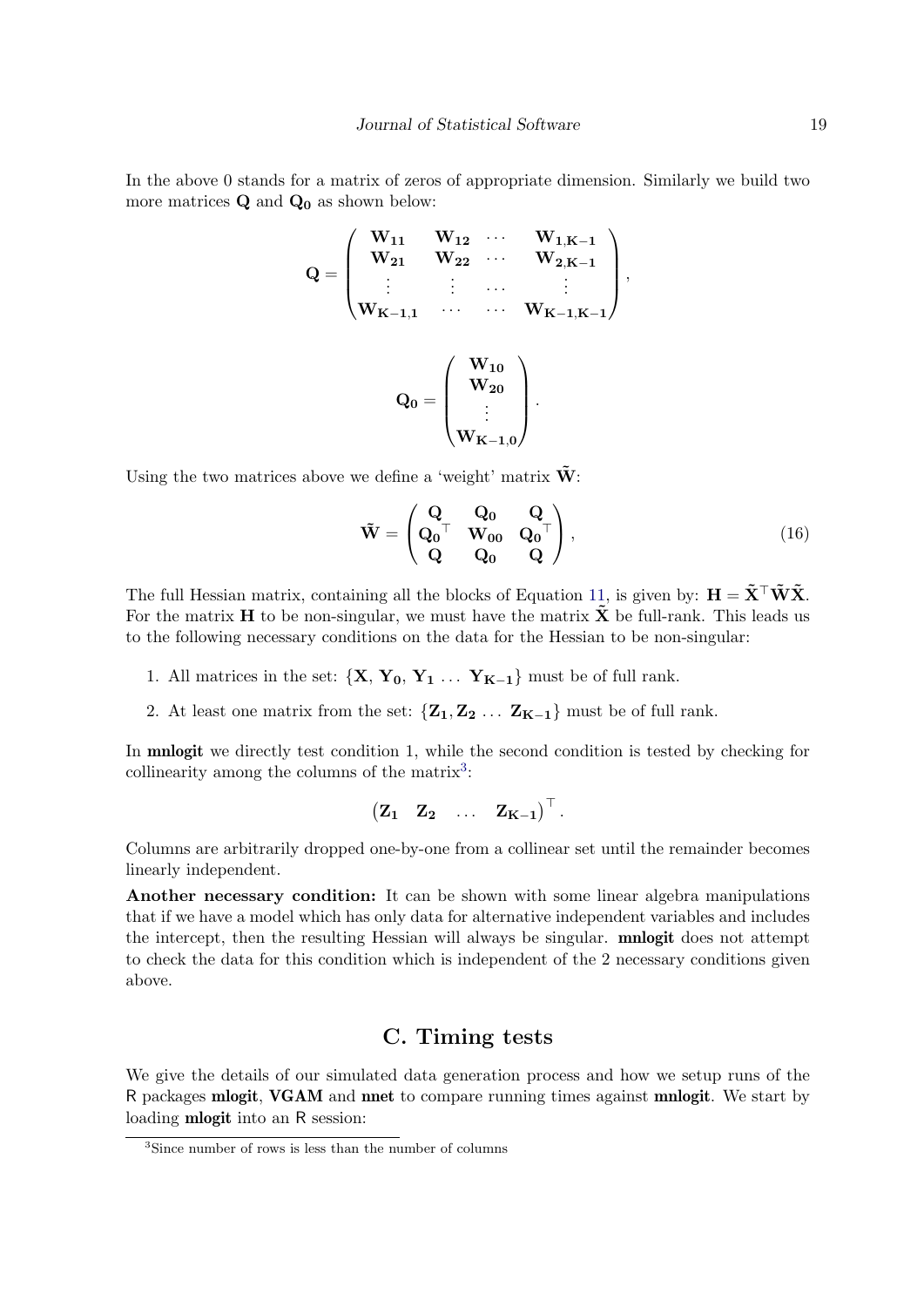R> library("mlogit")

Next we generate data in the 'long format' (described in Section [2\)](#page-2-0) using the makeModel function sourced from the file simChoiceModel.R which is in the package folder mnlogit/vignettes/. The data we use for the timing tests shown here is individual specific (problem 'X' of Section [4\)](#page-12-0) because this is the only one that packages VGAM and nnet can run. We generate data for a model with K choices as shown below.

R> source("simChoiceModel.R")  $R$ > data <- makeModel('X', K=10)

Default arguments of makeModel set the number of variables and the number of observations, which are:

```
Number of choices in simulated data = K = 10.
Number of observations in simulated data = N = 10000.
Number of variables = p = 50.
Number of model parameters = (K - 1) * p = 450.
```
The next steps setup a formula object which specifies that individual specific data must be modeled with alternative specific coefficients and the intercept is excluded from the model.

```
R> vars <- paste("X", 1:50, sep="", collapse=" + ")
R > fm \leq formula(paste("response " 1|", vars, " - 1 | 1"))
```
Using this formula and our previously generated data.frame we run mnlogit to measure its running time (in single threaded mode).

 $R$ > system.time(fit.mnlogit <- mnlogit(fm, data, "choices"))

user system elapsed 2.012 0.064 2.076

Likewise we measure running times for **mlogit** running the same problem with the Newton-Raphson (the default) and the BFGS optimizers.

```
R> mdat <- mlogit.data(data[order(data$indivID), ], "response", shape="long",
+ alt.var="choices")
R> system.time(fit.mlogit <- mlogit(fm, mdat)) # Newton-Raphson
  user system elapsed
33.708 3.175 36.901
R> system.time(fit.mlogit <- mlogit(fm, mdat, method='bfgs'))
  user system elapsed
29.790 6.263 36.079
```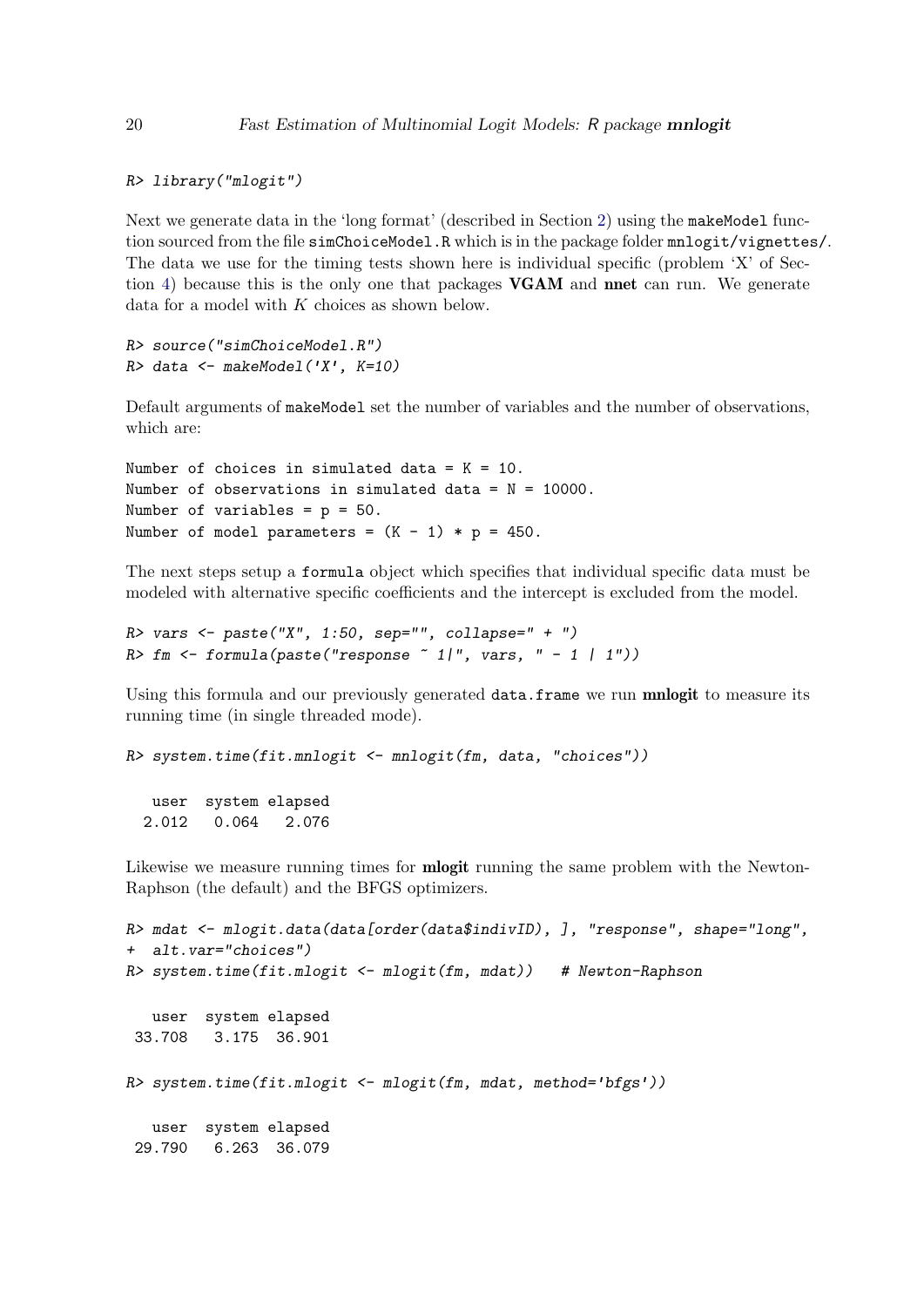Here the first step is necessary to turn the data.frame object into an mlogit.data object required by mlogit. The default stopping conditions for mnlogit and mlogit are exactly the same. The timing results shown in Table [2](#page-14-0) were obtained in a similar way but with different formulas for each type of problem. All our tests use the function makeModel to generate data.

For comparison with **nnet** we must make a few modifications: first we turn the data into a format required by nnet and then change the stopping conditions from their default to (roughly) match mnlogit and mlogit. We set the stopping tolerance so that 'reltol' controls convergence and roughly corresponds at termination to 'ftol' in these packages. Note that nnet runs the BFGS optimizer.

```
R> library("nnet")
R> ndat \leq data[which(data$response > 0), ]
R> fm.nnet <- paste("choices ~", vars, "- 1")
R> system.time(fit.nnet <- multinom(fm.nnet, ndat, reltol=1e-12))
# weights: 510 (450 variable)
initial value 23025.850930
iter 10 value 22825.619872
iter 20 value 22797.471897
iter 30 value 22795.961681
iter 40 value 22795.954086
iter 50 value 22795.953378
iter 60 value 22795.953341
final value 22795.953340
converged
  user system elapsed
 3.727 0.001 3.726
```
We remind the user that since **nnet** and **VGAM** only handle individual specific data, we can not test them on all the categories of problems listed in Table [2.](#page-14-0) To apply the same timing test to the vglm function from package VGAM, we first set the stopping condition to match the default condition for **mnlogit** and **mlogit** (ftol =  $1e-6$ ).

```
R> library("VGAM")
R> system.time(fit.vglm <- vglm(fm.nnet, data=ndat, multinomial(refLevel=1),
+ control=vglm.control(epsilon=1e-6)))
  user system elapsed
44.384 1.052 45.497
```
The precise times running times reported on compiling this Sweave document depend strongly on the machine, whether other programs are running simultaneously and the BLAS implementation linked to R. For reproducible results run on a 'quiet' machine (with no other programs running).

## References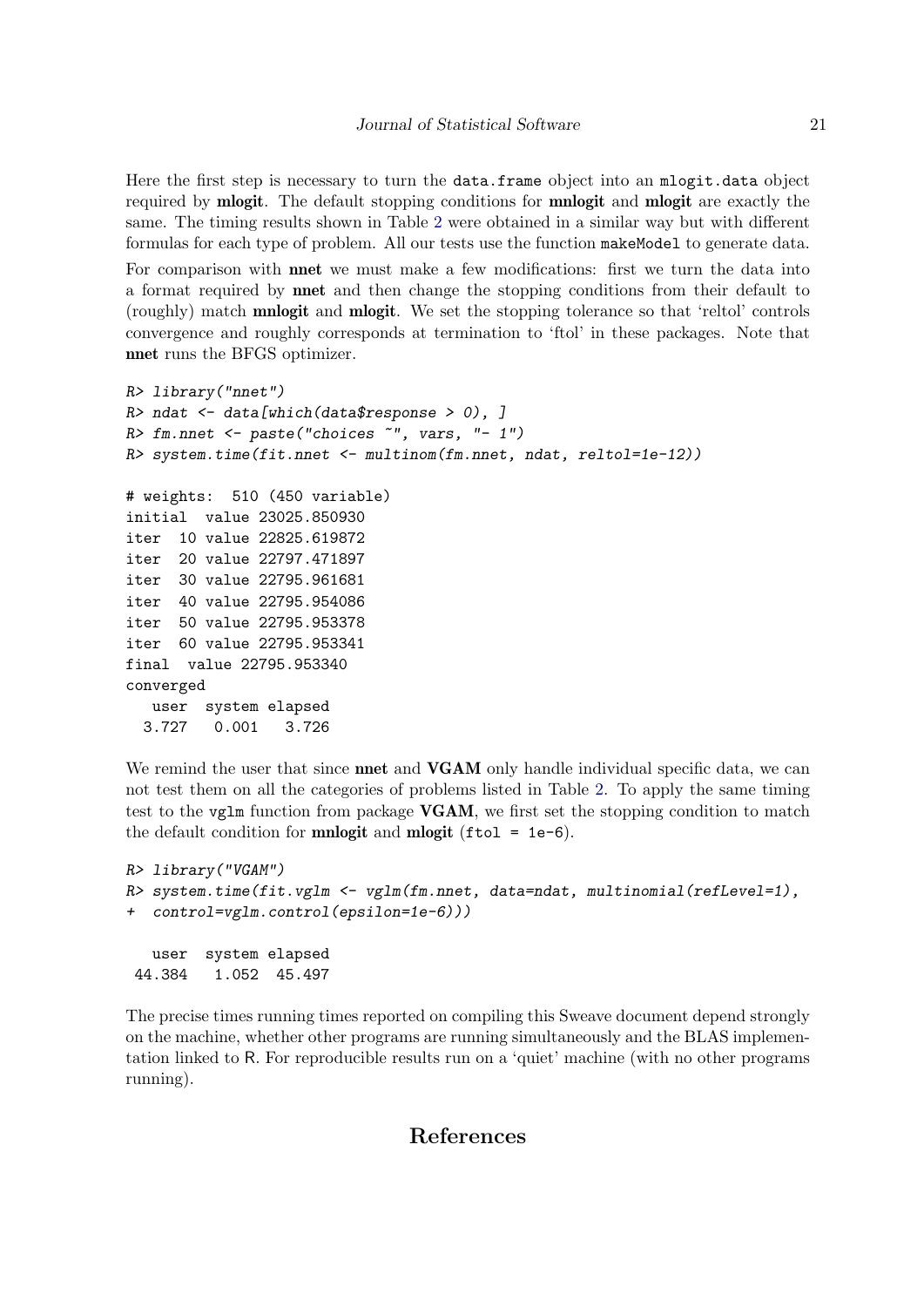- <span id="page-21-3"></span>Begg CB, Gray R (1984). "Calculation of Polychotomous Logistic Regression Parameters Using Individualized Regressions." Biometrika, 71, 11–18.
- <span id="page-21-1"></span>Bhat C (1995). "A heterocedastic extreme value model of intercity travel mode choice." Transportation Research B, 29(6), 471–483.
- <span id="page-21-11"></span>Bohning D (1992). "Multinomial Logistic Regression Algorithm." Annals of the Inst. of Statistical Math., 44, 197–200.
- <span id="page-21-13"></span>Chandra R, Dagum L, Kohr D, Maydan D, McDonald J, Menon R (2001). Parallel Programming in OpenMP. Academic Press, New York.
- <span id="page-21-8"></span>Colby S, Lee S, Lewinger JP, Bull S (2010). **pmlr**: Penalized Multinomial Logistic Regression. R package version 1.0, URL <http://CRAN.R-project.org/package=pmlr>.
- <span id="page-21-9"></span>Croissant Y (2012). *Estimation of Multinomial Logit Model in R: The Package mlogit.* R package version 0.2-3, URL <http://CRAN.R-project.org/package=mlogit>.
- <span id="page-21-6"></span>Friedman J, Hastie T, Tibshirani R (2010). "Regularization Paths for Generalized Linear Models via Coordinate Descent." Journal of Statistical Software, 33(1), 1-22. URL [http:](http://www.jstatsoft.org/v33/i01/) [//www.jstatsoft.org/v33/i01/](http://www.jstatsoft.org/v33/i01/).
- <span id="page-21-12"></span>Golub GH, Loan CFV (2013). *Matrix Computations.* 4th. edition. The Johns Hopkins University Press.
- <span id="page-21-2"></span>Hastie T, Tibshirani R, Friedman J (2009). The Elements of Statistical Learning: Data Mining, Inference and Prediction. 2nd. edition. Springer-Verlag.
- <span id="page-21-7"></span>Jurka TP (2012). "maxent: An R Package for Low-memory Multinomial Logistic Regression with Support for Semi-automated Text Classification." The R Journal, 4, 56-59.
- <span id="page-21-4"></span>Komarek P, Moore AW (2005). "Making Logistic Regression a Core Data Mining Tool: A Practical Investigation of Accuracy, Speed, and Simplicity." Technical report, Carnegie Mellon University.
- <span id="page-21-10"></span>Li J (2013). "Logistic regression." Course Notes. URL [http://sites.stat.psu.edu/~jiali/](http://sites.stat.psu.edu/~jiali/course/stat597e/notes2/logit.pdf) [course/stat597e/notes2/logit.pdf](http://sites.stat.psu.edu/~jiali/course/stat597e/notes2/logit.pdf).
- <span id="page-21-5"></span>Lin CJ, Weng RC, Keerthi SS (2008). "Trust Region Newton Method for Large-Scale Logistic Regression." Journal of Machine Learning Research, 9, 627–650.
- <span id="page-21-14"></span>Liu DC, Nocedal J (1989). "On the Limited Memory BFGS Method for Large Scale Optimization." Mathematical Programming, 45, 503–528.
- <span id="page-21-0"></span>McFadden D (1974). "The Measurement of Urban Travel Demand." *Journal of public eco*nomics, 3, 303–328.
- <span id="page-21-15"></span>Nash SG (2000). "A Survey of Truncated-Newton Methods." Journal of Computational and Applied Mathematics, 124, 45–59.
- <span id="page-21-16"></span>Nash SG, Nocedal J (1991). "A Numerical Study of the Limited Memory BFSG Method and the Truncated-Newton Method for Large-Scale Optimization." SIAM Journal of Optimization, 1, 358–372.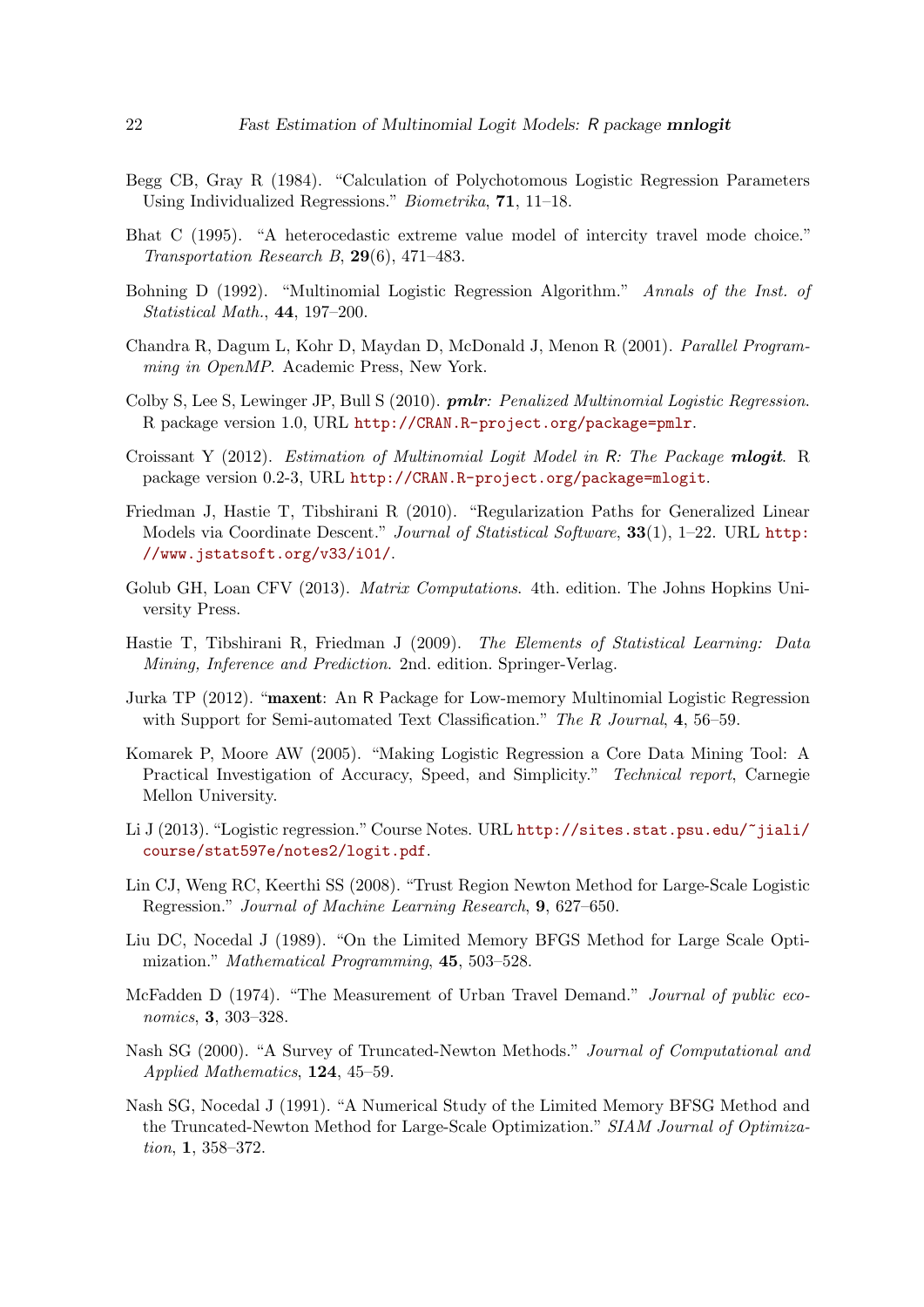- <span id="page-22-1"></span>Nigam K, Lafferty J, McCallum A (1999). "Using Maximum Entropy for Text Classification." In IJCAI-99 Workshop on Machine Learning for Information Filtering.
- <span id="page-22-7"></span>Nocedal J (1990). "The Performance of Several Algorithms for Large Scale Unconstrained Optimization." In Large Scale Numerical Optimization.
- <span id="page-22-6"></span>Nocedal J (1992). "Theory of Algorithms for Unconstrained Optimization." Acta Numerica.
- <span id="page-22-9"></span>Nocedal J, Wright S (2000). Numerical Optmization. 2nd. edition. Springer-Verlag.
- <span id="page-22-2"></span>R Core Team (2013). R: A Language and Environment for Statistical Computing. R Foundation for Statistical Computing, Vienna, Austria. URL <http://www.R-project.org>.
- <span id="page-22-3"></span>Sevcikova H, Raftery A (2013). mlogitBMA: Bayesian Model Averaging for Multinomial Logit Model. R package version 0.1-6, URL [http://CRAN.R-project.org/package=](http://CRAN.R-project.org/package=mlogitBMA) [mlogitBMA](http://CRAN.R-project.org/package=mlogitBMA).
- <span id="page-22-0"></span>Train KE (2003). Discrete choice methods with simulation. Cambridge University Press, Cambridge, UK.
- <span id="page-22-11"></span>Trefethen LN, Bau D (1997). Numerical Linear Algebra. Siam, Philadelphia.
- <span id="page-22-5"></span>Venables WN, Ripley BD (2002). Modern Applied Statistics with S. 4th. edition. Springer-Verlag, New York. ISBN 0-387-95457-0, URL <http://www.stats.ox.ac.uk/pub/MASS4>.
- <span id="page-22-4"></span>Yee TJ (2010). "The VGAM Package for Categorical Data Analysis." Journal of Statistical Software,  $32(10)$ . URL <http://www.jstatsoft.ord/v32/i10/>.
- <span id="page-22-8"></span>Zeileis A, Croissant Y (2010). "Extended Model Formulas in R: Multiple Parts and Multiple Responses." Journal of Statistical Software,  $34(1)$ , 1–13. URL [http://www.jstatsoft.](http://www.jstatsoft.org/v34/i01/) [org/v34/i01/](http://www.jstatsoft.org/v34/i01/).
- <span id="page-22-10"></span>Zeileis A, Hothorn T (2002). "Diagnostic Checking in Regression Relationships." R News,  $2(3)$ , 7-10. URL <http://CRAN.R-project.org/doc/Rnews/>.

#### Affiliation:

Asad Hasan Scientific Computing Group Sentrana Inc. 1725 I St NW Washington, DC 20006 E-mail: [asad.hasan@sentrana.com](mailto:asad.hasan@sentrana.com)

Zhiyu Wang Department of Mathematical Sciences Carnegie Mellon University 5000 Forbes Ave Pittsburgh, PA 15213